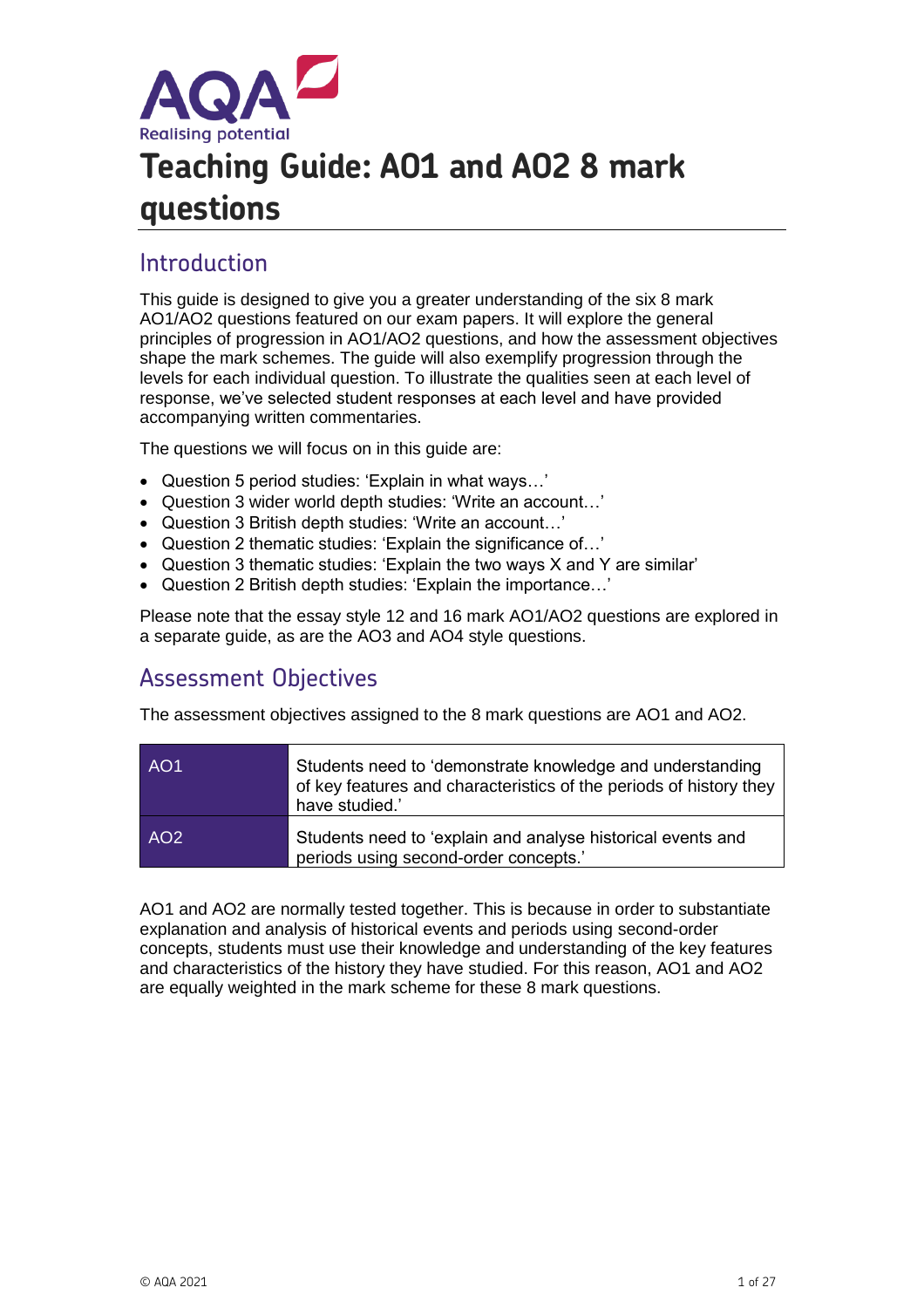# What the AOs mean in the classroom

Although the question stems and command words look different across the 8 mark AO1/AO2 questions, they all require students to demonstrate two common skills:

| <b>Identification</b> | Stating or describing relevant aspects of the given second-<br>order concept (eg changes), or knowledge that is relevant to<br>the question                                            |
|-----------------------|----------------------------------------------------------------------------------------------------------------------------------------------------------------------------------------|
| <b>Explanation</b>    | Using extended reasoning and relevant knowledge to<br>demonstrate an understanding of second-order concept.<br>This may entail showing understanding of sequencing and<br>connections. |

# Key principles used in the mark schemes

All mark schemes for the 8-mark questions share the same key principles when it comes to applying the generic levels of response.

| Level 4<br>Complex thinking | Directly relevant to the question<br>$\bullet$   |
|-----------------------------|--------------------------------------------------|
| Level 3                     | Substantiated with evidence<br>$\bullet$         |
| Developed thinking          |                                                  |
| Level 2<br>Simple thinking  | Implicitly relevant to the question<br>$\bullet$ |
| Level 1                     | Partial substantiation<br>٠                      |
| <b>Basic thinking</b>       |                                                  |
| <b>No Credit</b>            | Not relevant<br>٠                                |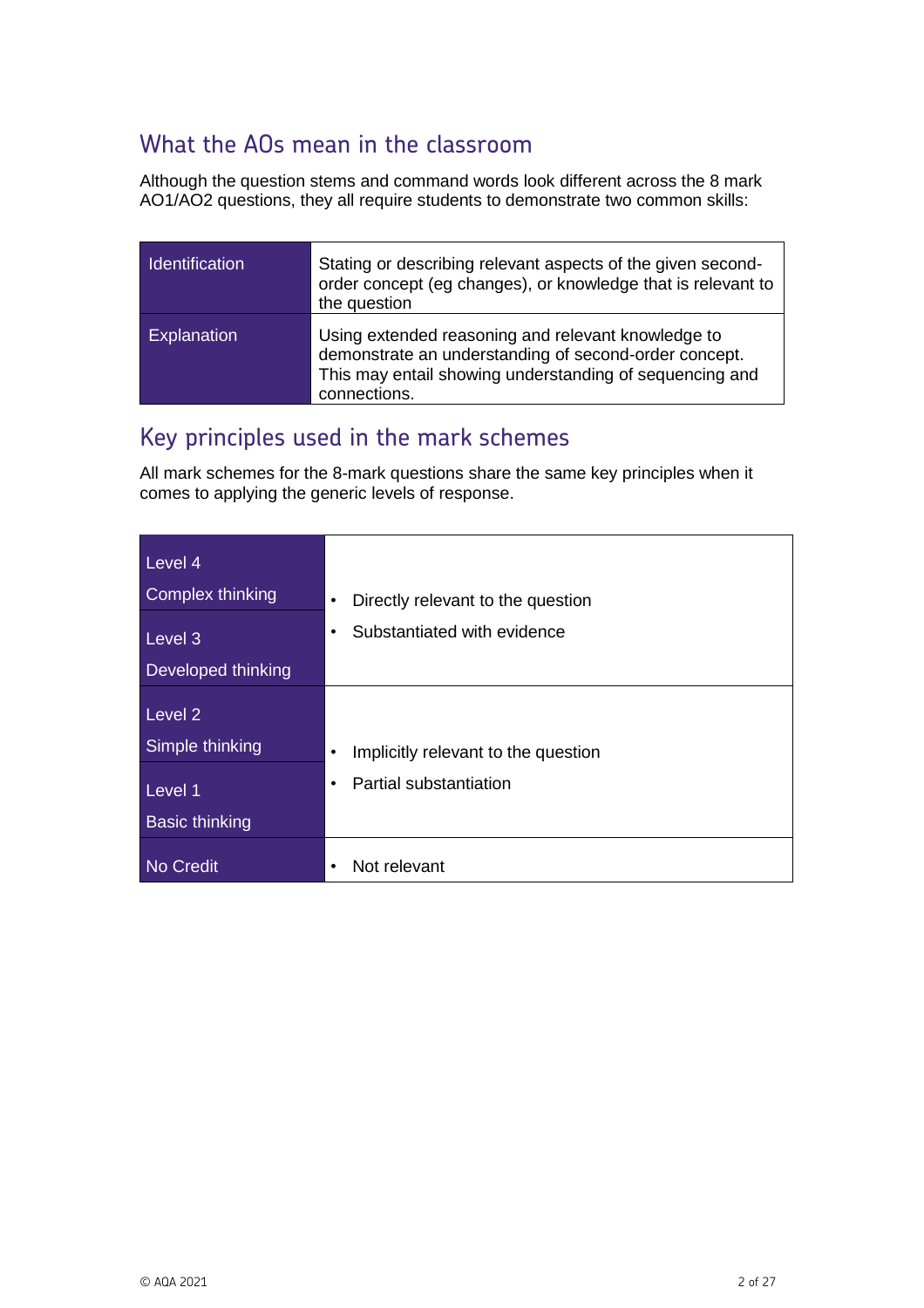To exemplify how these two characteristics influence progression in responses to 8 mark AO1/AO2 questions, it may be helpful to think in terms of a commonly used writing structure, such as Point – Evidence – Explain (PEE).

- At a basic level (Level 1), students are able to identify material that is relevant to the question in the form of relevant point (P) or some relevant knowledge or evidence (E).
- At a simple level (Level 2), students can make a point (P) and support it with either evidence (E) or some further expansion (E) of the point. The understanding in the answer will remain implicit because the connection between the point and the evidence (E) are not made explicit through a relevant explanation.
- At a developed level (Level 3), students will make relevant points (P), and support one or more with explanation (E) and evidence (E) that directly addresses the issue in the question.
- Responses at Level 4 build on the qualities shown in developed (Level 3) responses by also showing complex understanding of the given second-order concept in their explanation/analysis.

# How to recognise complex thinking in responses to 8 mark AO1/AO2 questions

As mentioned above, complex thinking at Level 4 is closely linked to the way students address the second-order concept in the question. As a result, complex responses will have different qualities depending on which second-order concept is the focus of the question:

- for 8 mark questions about cause and consequence, students commonly show complex thinking by differentiating the causes/consequences according to time, placing them in the broader historical context, and/or exploring the relationship between different elements of the issue in the question
- for the question about similarity, responses often show complex thinking by placing explanation of similarities in the broader historical context, for example by examining longer term motives/causes and/or consequences/impact, or by using understanding of the thematic factors to frame their explanation of similarities
- for 8 mark questions about change and continuity, responses often show complex thinking by differentiating aspects of change and/or continuity by time, place, and/ or socio-economic position
- for the question about significance, responses may appreciate that significance can change over time in much the same way that interpretations of history change over time. An understanding of significance may be complex in appreciating that different people, in different places or with different backgrounds may view the significance of an event differently.

The above examples are not exhaustive, though they should help to illustrate potential ways of encouraging progression in your students.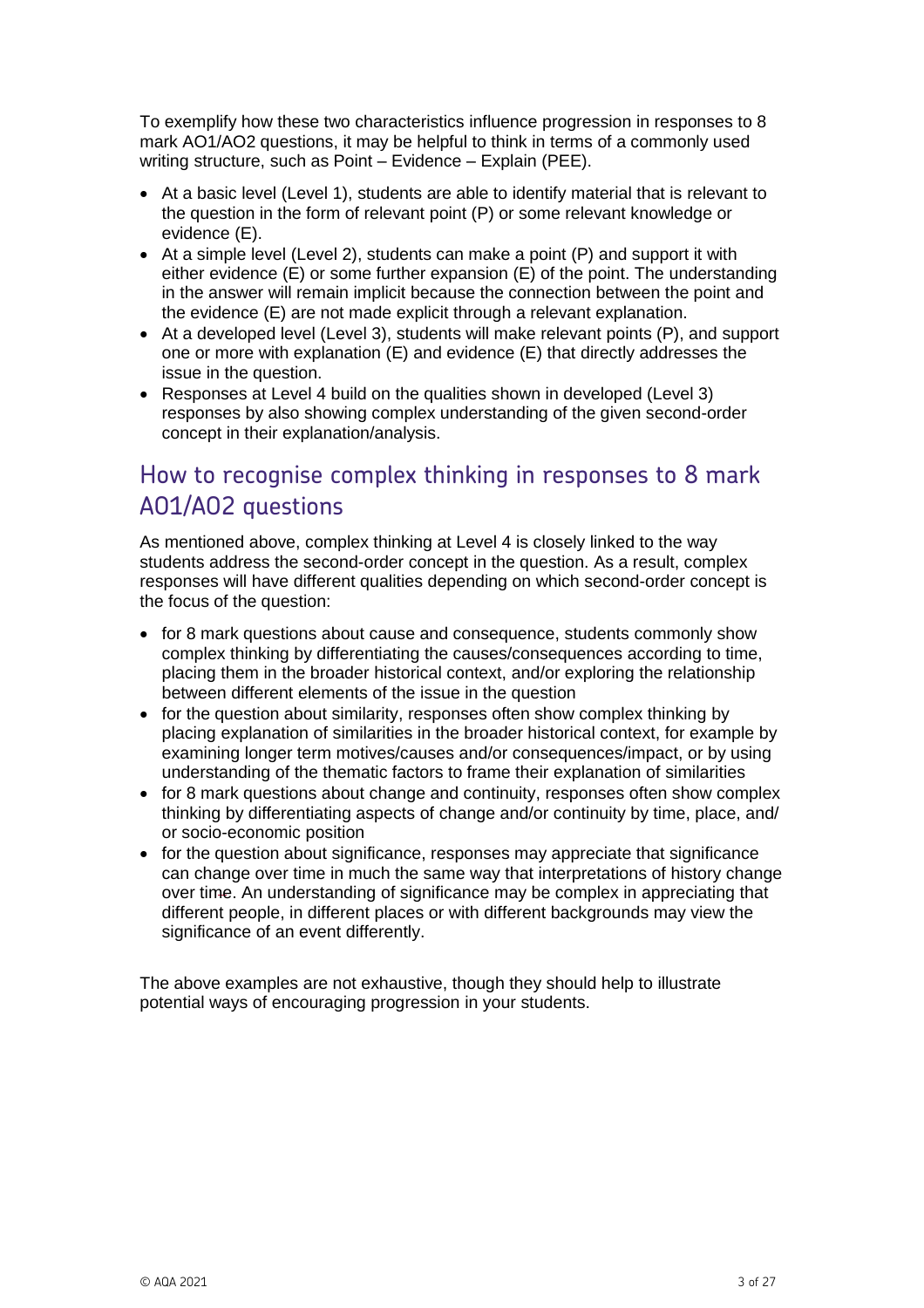# Question 5 Period studies: 'In what ways…'

This 8 mark question targets change. The question will ask students to explain how a group or development was affected by a key event or development. Students need to support their points by using knowledge and understanding.

The responses below draw from *1A/B Germany 1890-1945…* and *1A/D America 1920-1973…* to demonstrate the qualities shown at each level of the mark scheme for this question type.

#### Question

Q5. In what ways were the lives of Americans affected by changes in popular culture after the Second World War?

Explain your answer.

[8 marks]

#### Level 1 response

#### June 2019 1A/D America, 1920-1972

Post WW2 America gave young Americans teenage years where they didn't have to go straight into work but could stay in school. This led to new fashions for rebellious teenagers being born in American culture.

At a basic level (Level 1), students will often provide knowledge or evidence that is relevant to the issue in the question. This response is therefore credited at Level 1 as the second sentence contains a relevant point regarding a change in popular culture for American teenagers in the 1950s. The first sentence is not made relevant to the issue in the question.

L1: 1 mark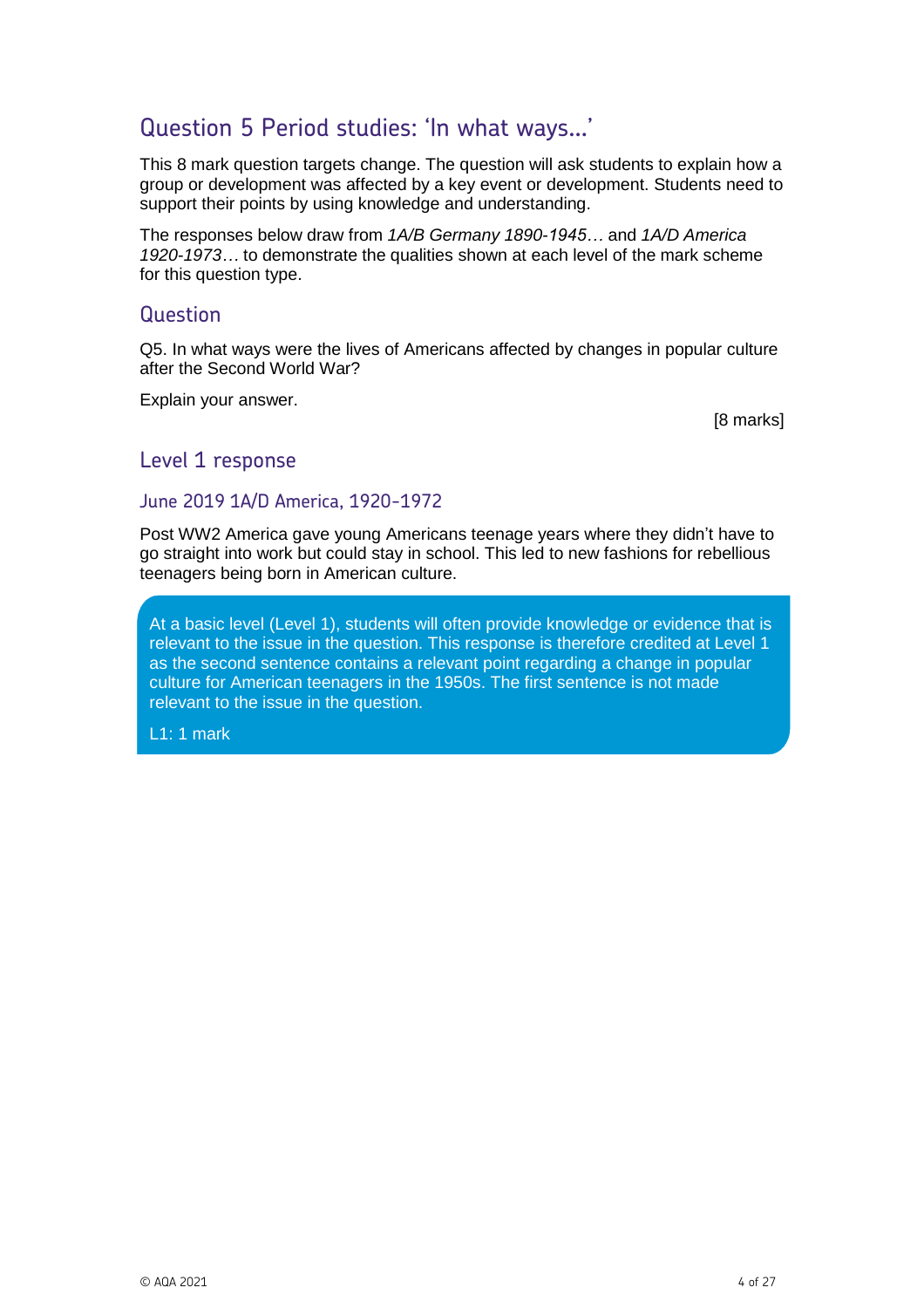Q5. In what ways were the lives of young people affected by Nazi social policies?

Explain your answer. [8 marks]

#### Level 2 response

#### June 2019 1A/B Germany, 1918-1945

One way was the change in what was taught to young people at school Nazis altered the education system so that more Nazi history was taught in a positive light. Jewish children were sent to a separate school from German children and were taught a different education.

Young boys and girls were taught different skills. Young boys would learn skills to prepare them for work and business whereas girls were prepared for motherhood and were taught cooking and cleaning.

At Level 2 students will demonstrate simple explanation and/or with some further relevant support, though explanations at this level often remain implicit to the question asked. This response is therefore credited at Level 2 because it describes two relevant changes to the education system (segregation and changes to the curriculum), with a simple level of knowledge and reasoning used to support both points.

L2: 4 marks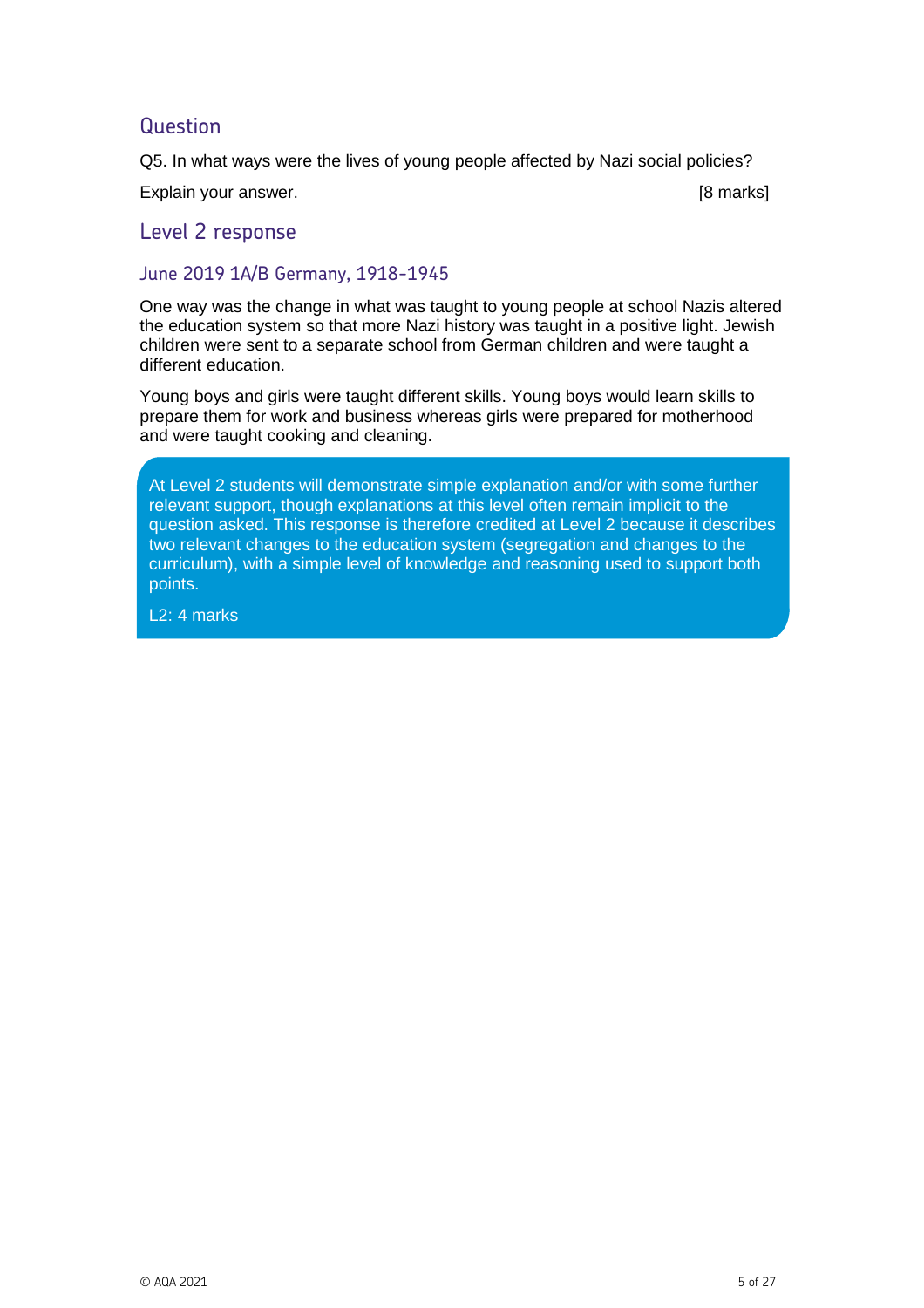Q5. In what ways were the lives of Americans affected by changes in popular culture after the Second World War?

Explain your answer.

[8 marks]

#### Level 3 response

#### June 2019 1A/D America, 1920-1972

Following the Second World War, American popular culture developed in 2 main ways . Firstly, the economic boom led a rise of consumerism and secondly young people as teenagers developed their own culture. One of the biggest changes in the lives of ordinary Americans was the popularity of TV, and the number of television's owned in America increased rapidly between 1945 and 1950. Televisions made entertainment cheaper to more people and at the same time saw more advertisements which made Americans want to buy more things.

Another area of change dominated by the young, increasingly known by the new term of "teenagers", was in music and fashion as young people used their increased spending power and new found freedoms to embrace new and rebellious trends such as Rock and Roll. This led to an increased divide forming between older and younger generations.

At Level 3 students are able to identify more than one change/affect, showing developed explanation with support at some point in the response. This response demonstrates these Level 3 qualities by identifying two relevant ways in which popular culture affected the lives of Americans in the 1950s - the 'rise of TV 'and 'teenagers'. Both points are supported by knowledge and explanation that is explicitly linked to the question.

L3: 6 marks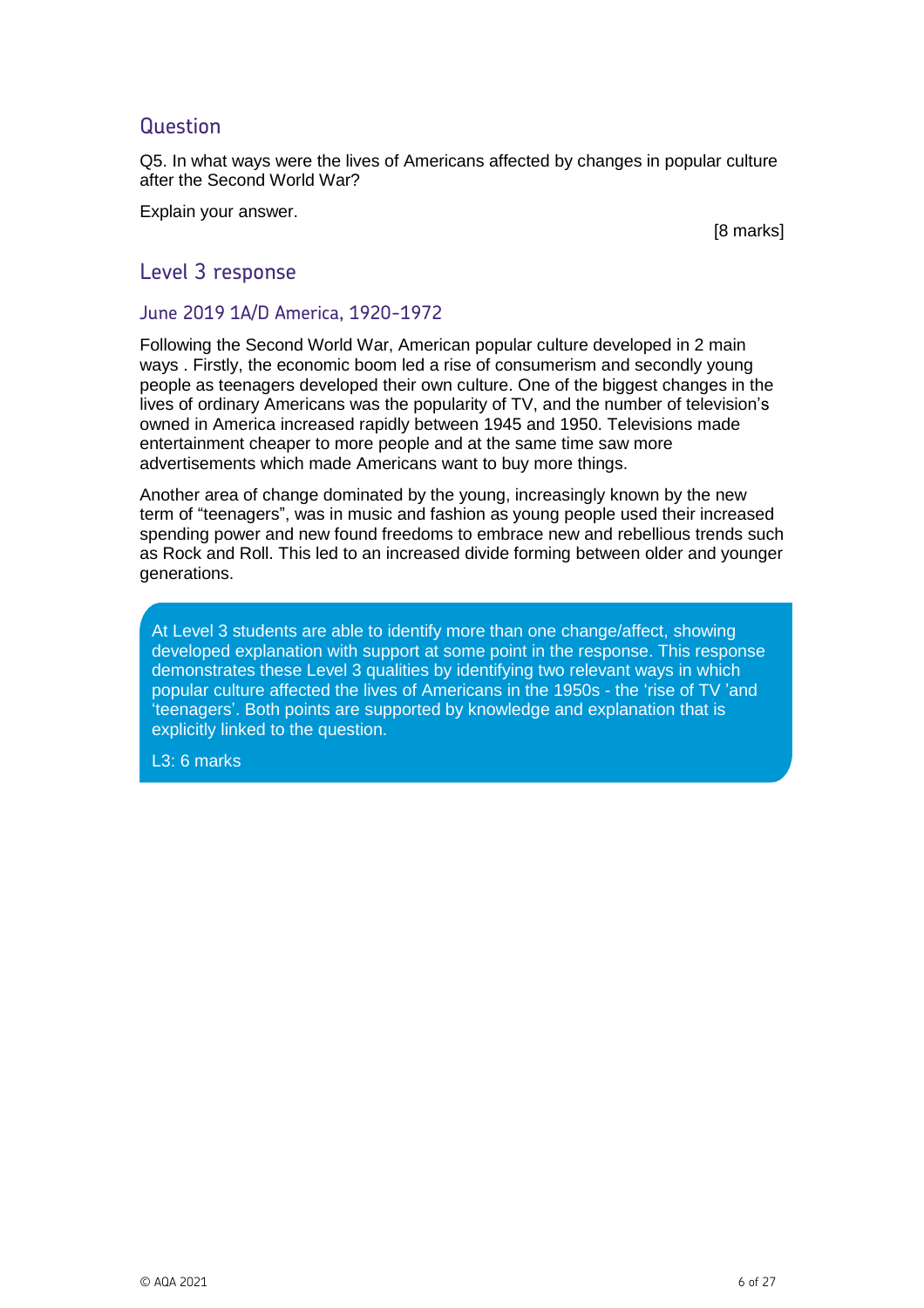Q5. In what ways were the lives of young people affected by Nazi social policies? Explain your answer.

[8 marks]

#### Level 4 response

#### June 2019 1A/B Germany, 1918-1945

Young people were affected by indoctrination in the Nazi polices. The Nazis ran several effective campaigns to change the minds of young people to become future good German soldiers or mothers. There were changes within the classroom, with a new subject of Eugenics, to teach youngsters of the superiority of the Aryan race, and the inferiority of gypsies and Jews. Each day had one hour of sports and intense physical activity to improve fitness of boys to be good soldiers and to make girls fitter for child bearing. Outside of school, the Hitler Youth for boys and the League of German Maidens for girls, took their members for hikes and travel in the countryside as well as military drill and frequent sporting activities. All of this indoctrinated the minds of German youths to become very patriotic and to accept readily the Nazis ' values.

However, not all youngsters were affected in the same way. Jewish children as well as children from other minority groups were discriminated against. They had to attend Jewish schools and were not allowed to interact with other non-Jewish children. They further were discriminated with being forced to wear a star of David so that they could easily be identified as Jews. Therefore, the lives of youths were greatly impacted by Nazi policies, but this occurred in different way according to the race of the children. Some youths went against indoctrination such as the Swing Youth and Edelweiss Pirates, who listened to jazz music banned by the Nazis and made fun of Nazi policies. However, these were a minority of youths and most were indoctrinated into the Nazi values. Therefore, whether young people were impacted by Nazi policies depended on their race as well as if they resisted indoctrination.

Responses at Level 4 most commonly progress from Level 3 qualities to demonstrate complex understanding of change. This response is therefore credited at top Level 4 because it identifies two relevant changes and explains them showing complex understanding of change.

Paragraph one shows developed reasoning (using PEE paragraph) on indoctrination, and paragraph two provides developed reasoning on the impact of Nazi policies on Jewish children and resistance groups. Complex thinking is shown in paragraph two, which recognises that the extent of impact varied between different social and racial group of young people.

L4: 8 marks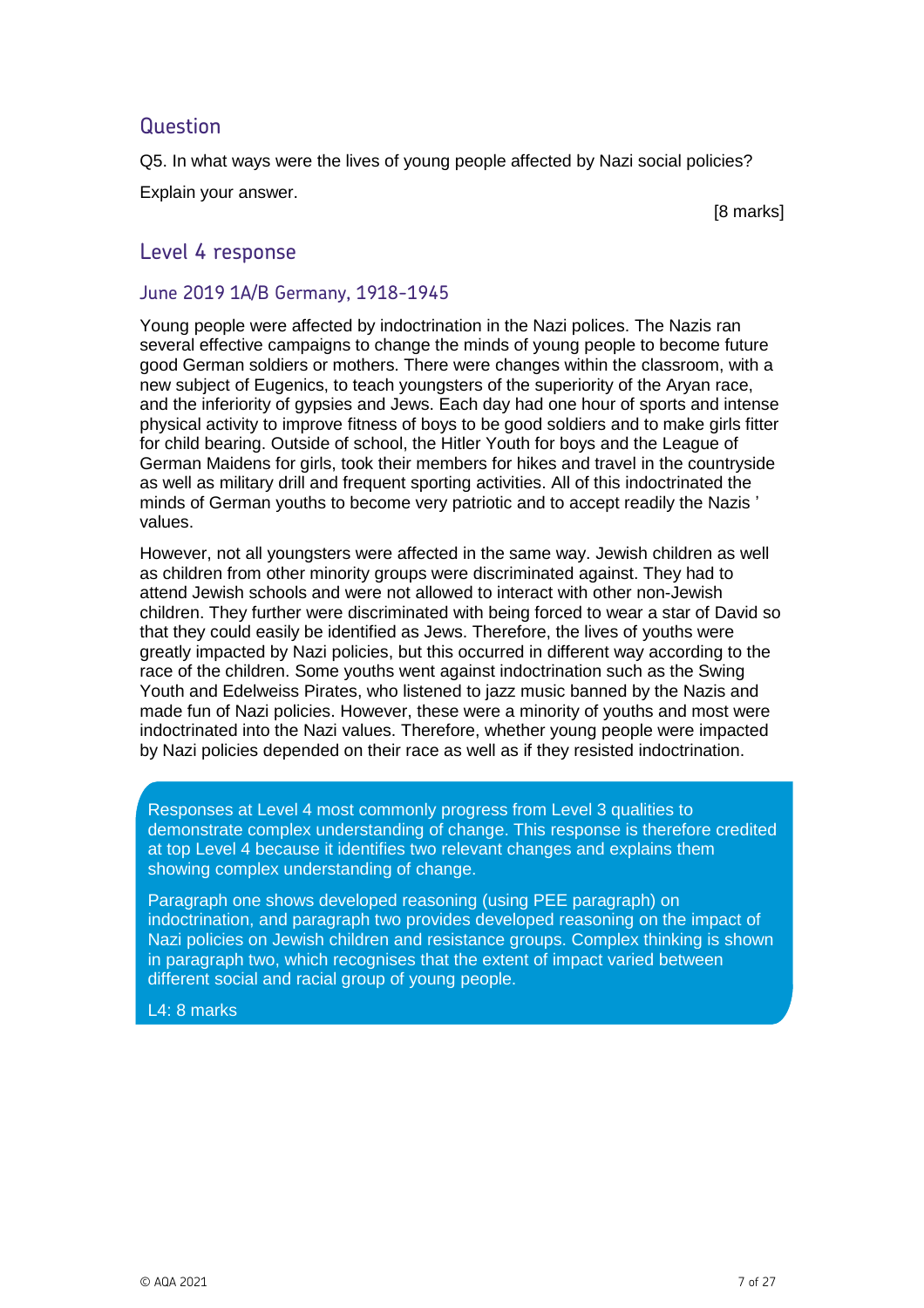### Question 3 Wider World Depth studies: 'Write an account…'

This question asks students to demonstrate an understanding of the sequence/connections of a specified event/issue and to analyse how the event/issue impacted on a wider development. In the wider world depth studies, the question will focus on cause and consequence.

The examples below draw from *1B/B Conflict and Tension in the Interwar years…* to demonstrate qualities shown at each level of the mark scheme.

#### Question

Q3. Write an account of how the aims of the peacemakers after the First World War led to disagreements in 1919.

[8 marks]

#### Level 1 response

#### 2019 1B/B Conflict and tension, the Interwar Years, 1918-1939

Wilson Woodrow, the American leader**,** wanted peace between countries because America was not really affected by the war. France was most affected by Germany in the war, so the French wanted the punishments against Germany to be more violent.

Britain was affected during the war, but not as much as France, so we wanted punishments against Germany just not as violent as France.

This response identifies relevant knowledge about the aims of American, British and French leaders at the Paris Peace conference.

L1: 2 marks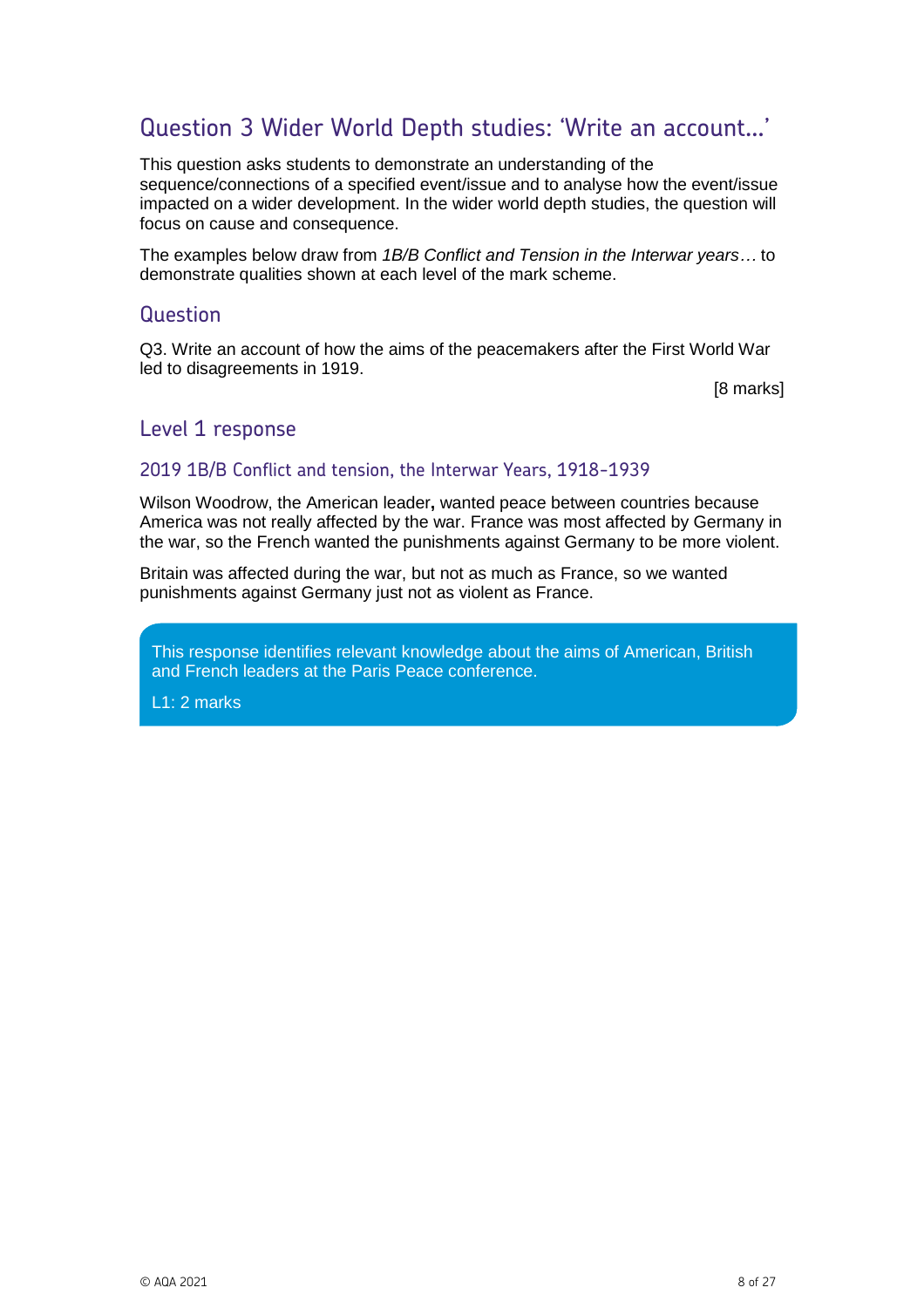Q3. Write an account of how the aims of the peacemakers after the First World War led to disagreements in 1919.

[8 marks]

#### Level 2 response

#### 2019 1B/B Conflict and tension, the Interwar Years, 1918-1939

Before the Paris peace conference, the war caused huge damage to countries like France and Britain. Because of this, the French leader, Clemenceau wanted Germany punished so heavily that it could never start another war. Lloyd George wanted territory and trade and Wilson and the USA wished it to fit their 14 points. As a result, this created disagreement as the treaty of Versailles was not good for any country.

It also created disagreement in Germany, and resentment against those that signed as the treaty was crushing to Germany's economy with reparations, but not enough to destroy them. This left people angry and feeling mistreated causing more disagreement over the treaty.

Commentary the treaty. Unfortunately, the second paragraph is not relevant to the aims of the Responses at Level 2 are able to give a simple account by narrating the given event or issue in the question, often with only implicit or substantiated links to the wider development in the question. This response shows a simple understanding of sequencing by outlining what Clemenceau, Lloyd George and Wilson wanted for peacekeepers and how the aims caused disagreements, and so does not add to the response.

L2: 3 marks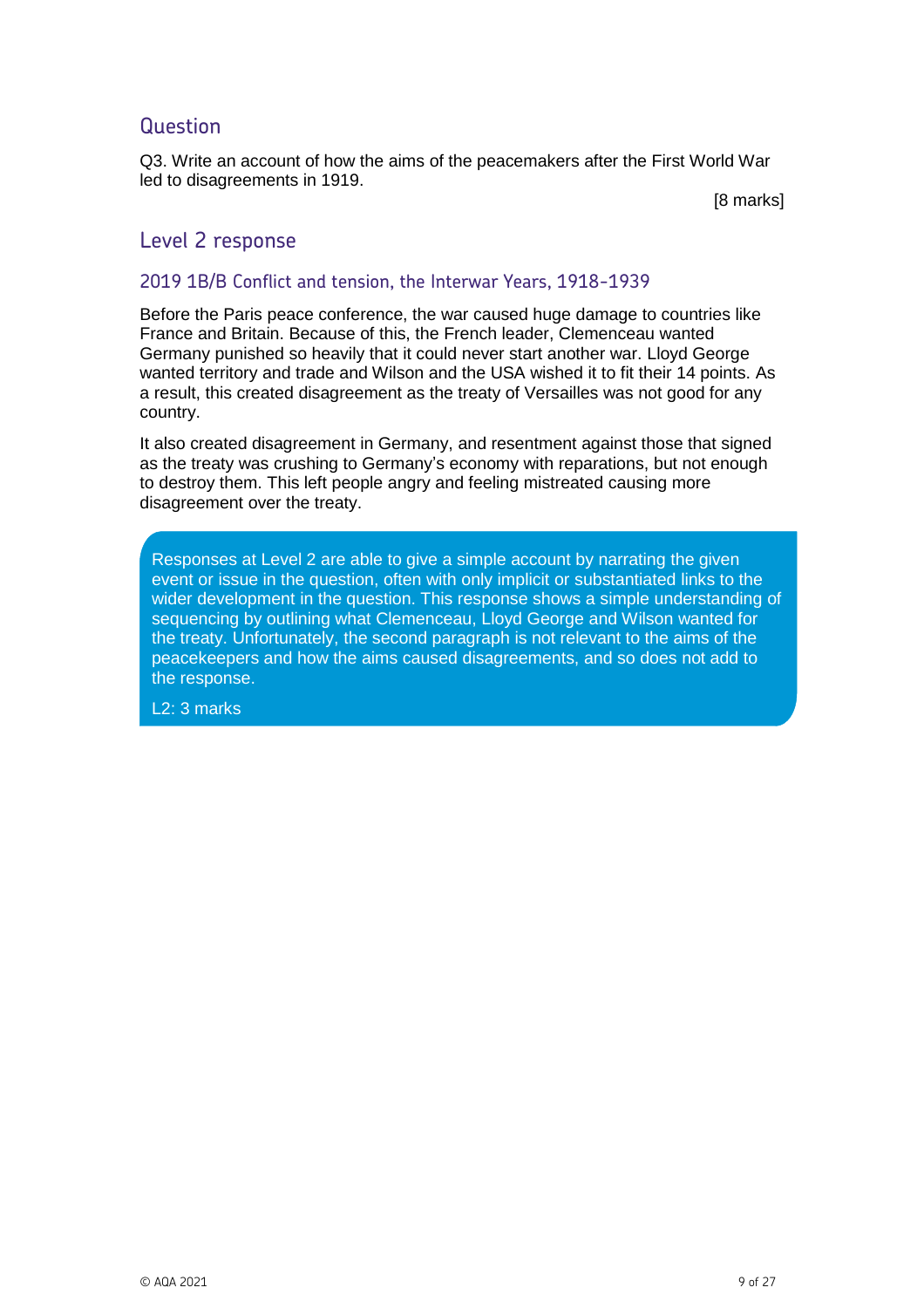Q3. Write an account of how the aims of the peacemakers after the First World War led to disagreements in 1919.

[8 marks]

#### Level 3 response

#### 2019 1B/B Conflict and tension, the Interwar Years, 1918-1939

Lloyd George wanted what was best for Britain's Naval Empire, rather than every single country, resulting in discontentment with the League when it was working.

Clemenceau wanted Germany to be destroyed by the treaty. France lost lots of men and had many towns and building destroyed in the first world war, and when it ended Clemenceau was furious with them and wanted them punished so much that they would never hurt France again. This caused disagreements because the treaty included taking land from Germany and reducing their army to 100,000 men, which was what Clemenceau's wanted.

Woodrow Wilson's aim was world peace. He aimed to avoid conflict in settling disputes which lead to disagreement as George and Clemenceau wanted revenge on Germany for the damage done to France and for Germany to be crippled. This caused disagreement as this went against Wilson's fourteen points and the aims of the League of Nations. Wilson's aim was to disarm countries, as in the League of Nations wanted to discourage aggression

Responses are credited at Level 3 if they analyse one way in which the given issue led to the given development in the question. This response is therefore credited at Level 3 because after initially identifying a basic point in relation to Lloyd George and a simple implicitly relevant point about Clemenceau, it shows developed thinking is shown in the last paragraph, where the focus of the questions about disagreements is addressed with reference to Wilson and Clemenceau's different aims.

L3: 6 marks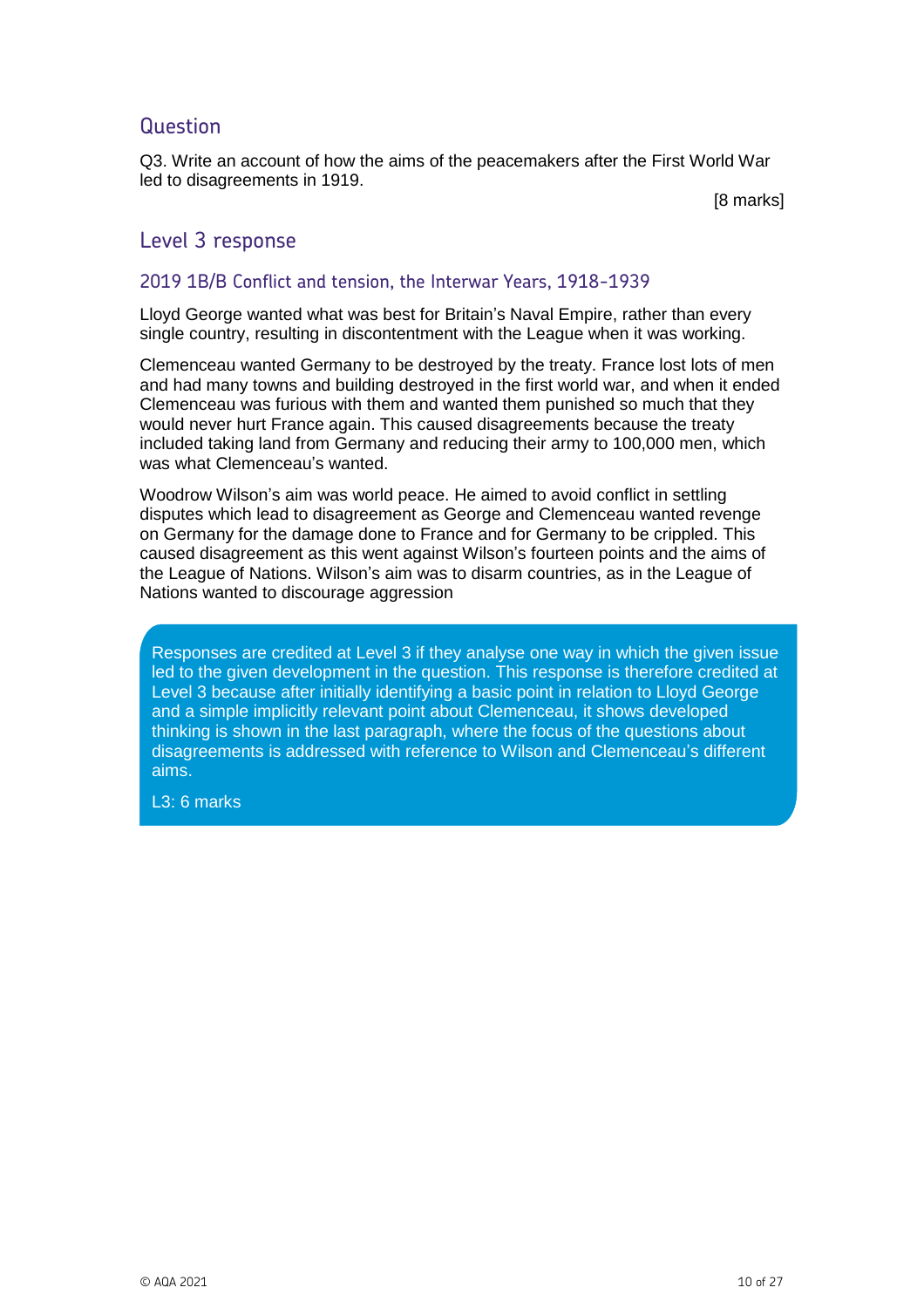Q3. Write an account of how the aims of the peacemakers after the First World War led to disagreements in 1919.

[8 marks]

#### Level 4 response

#### 2019 1B/B Conflict and tension, the Interwar Years, 1918-1939

The aim of Woodrow Wilson was to have a peaceful world. He believed in the 14 points which the other major leaders did not really agree to. For example, Woodrow Wilson thought it was best to have Germany return Alsace- Lorraine back to France, which George Clemenceau agreed with. But Wilson wanted all countries to disarm and he also didn't believe that Germany should take full blame for the war. This was something that they disagreed about, because Clemenceau disliked Germany after all the fighting and damage done to France in the war, and he blamed Germany for starting the war, whereas Woodrow didn't believe in just disarming Germany as it went against the idea of peace. He simply wanted for all nations to forgive and forget and move on. It is believed that his views are extremely idealistic.

David Lloyd George wanted Germany to suffer but not too harshly. He worried that the reparations would cripple Germany and would therefore not be able to trade with them anymore. He also didn't completely agree with Article 231 as he was worried the Germans would want revenge and would start another war. However, he did like the fact that he gained colonies as he could expand the British Empire. However, even though Clemenceau was thankful that France received Alsace-Lorraine back, he was still not completely happy. He wanted to make Germany pay reparations back because of the damage done to France in the war. This disagreed with Lloyd George who did not want to treat Germany harshly as he knew it could backfire, but he had to do what the British public wanted.

Responses at Level 4 for this question are able to analyse more than one way in which the event or issue led to the wider development. In the first paragraph of the response above, developed explanation is shown about how Wilson and Clemenceau disagreed at the Paris peace conference. The focus of the question is directly addressed and is supported with detailed knowledge about the aims of both men.

Level 4 marks are attained in the second paragraph, which focuses on the different aims of Lloyd George and Clemenceau, again directly addressing the focus of the question by contrasting their aims and explaining how they led to disagreements.

L4: 8 marks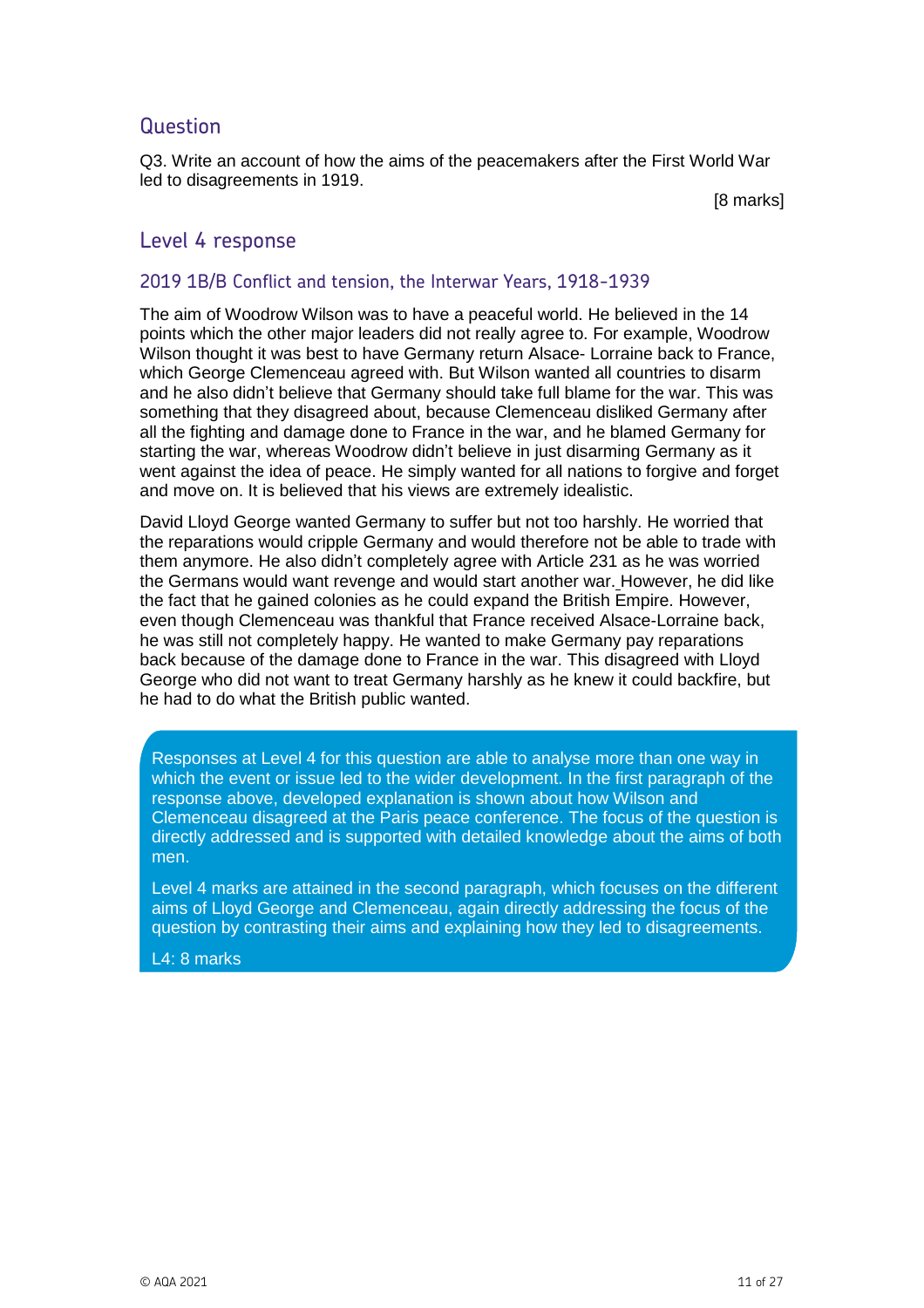## Question 3 British depth studies: 'Write an account…'

Like its counterpart question on the wider world depth study paper, this question asks students to demonstrate an understanding of the sequence/connections in relation to an issue or development. As well as potentially focusing on cause and consequence, this question can also focus on change and continuity due to the nature of the history included in the British depth studies. However, the mark scheme operates in much the same way for both questions, as demonstrated below.

The examples below draw from *2B/D Restoration England* to demonstrate qualities shown at each level of the mark scheme for this question type.

#### Question

Q2. Write an account of the growth of trade and British colonies during the Restoration period.

[8 marks]

#### Level 1 response

#### June 2019 2B/D Restoration England

The growth of trade and British colonies during the Restoration period was important for Britain because trade and colonies made the country richer. Britain had many ships (called a navy) and they helped with trade.

Britain also set up colonies in other places like America and India, which meant that they helped to make the country strong.

This response identifies some relevant, but basic knowledge about British trade and colonies in this period.

L1: 2 marks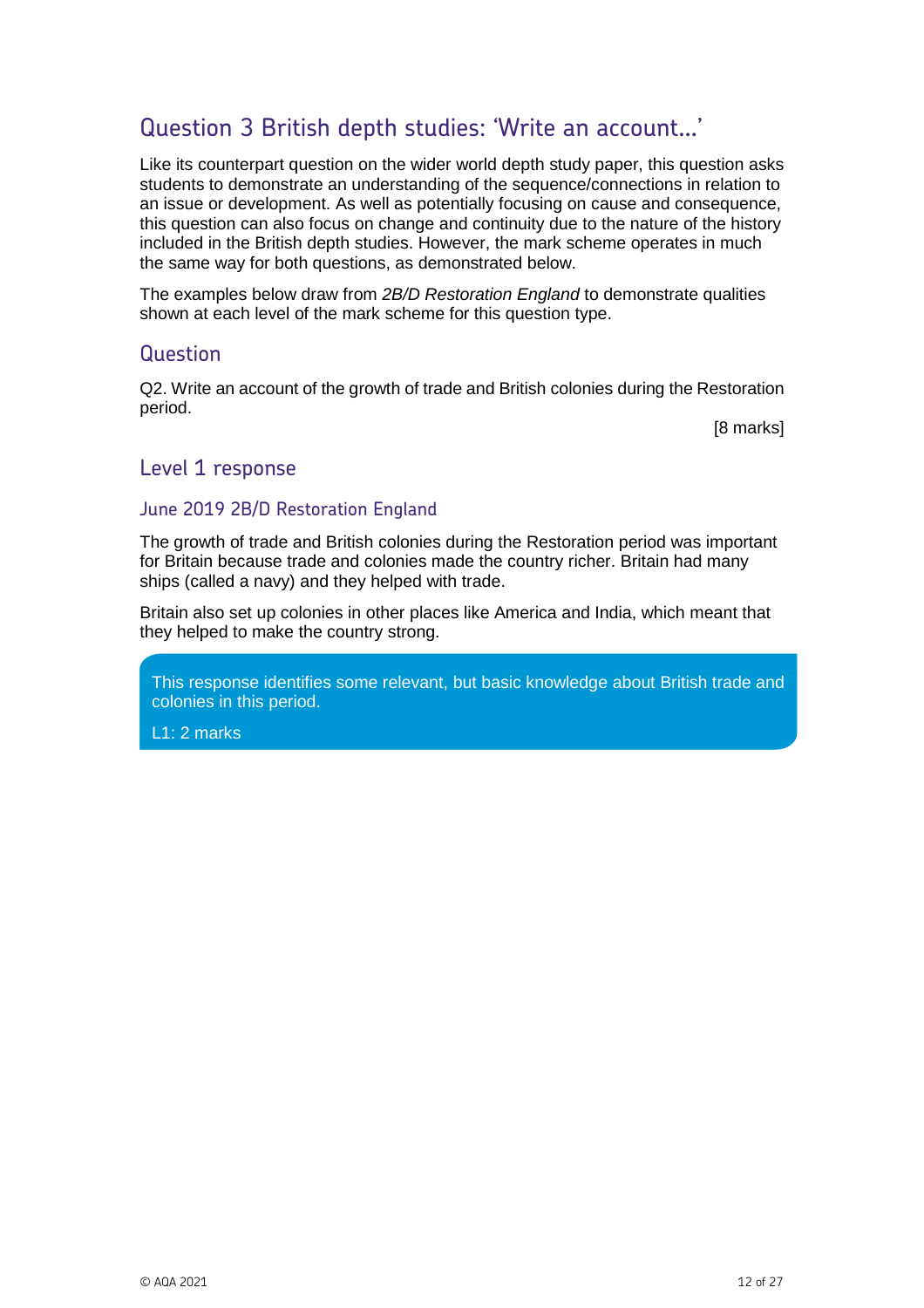Q2. Write an account of the growth of trade and British colonies during the Restoration period.

[8 marks]

#### Level 2 response

#### June 2019 2B/D Restoration England

During the Restoration period, people started to conquest other parts of the world and goods were transported from the new world. For example, the Hudson company in America transported gold and tobacco which was used as a medicine back home. Restoration England also took over colonies in India for example the colony in Bombay, which was given to England after the King married Catherine. This colony made a lot of money for Charles and Restoration England, and was an important because it helped them pay for more trade.

at Level 2 as it is able to show simple understanding of the development of trade and colonies with reference to some supporting examples. Much like the *Write an account* question on Paper 1, responses to this question at Level 2 are able to give a simple account by narrating the given event or issue in the question in an implicit or partially substantiated way. This response is credited

L2: 3 marks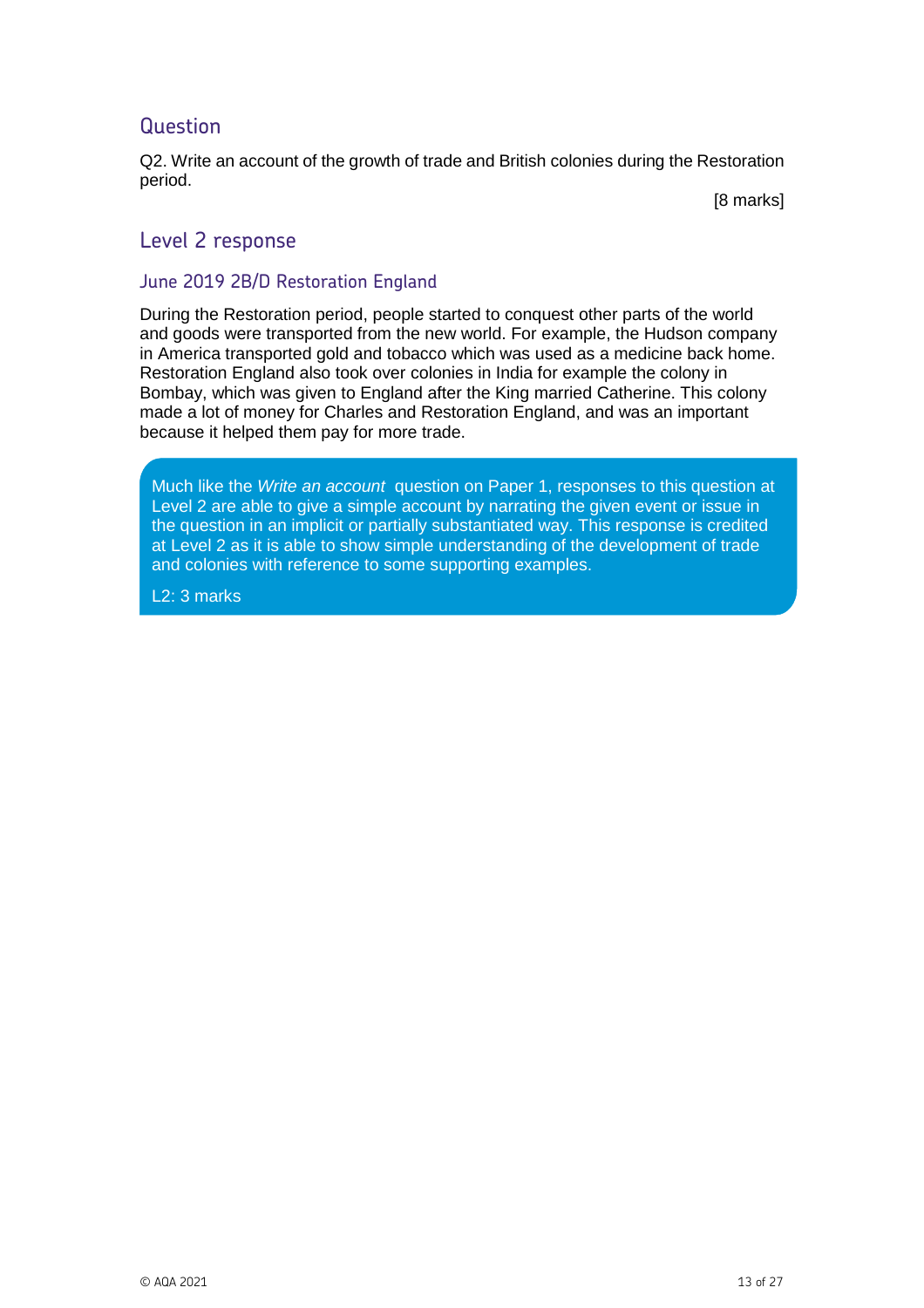Q2. Write an account of the growth of trade and British colonies during the Restoration period.

[8 marks]

#### Level 3 response

#### June 2019 2B/D Restoration England

Trade grew largely in the Restoration period. This was largely because of British colonies such as India, America and others around the Caribbean region. In India, the East Indian Company ran the colony for Charles II. A lot of goods like tea, sugar, salt, and most importantly pepper were transported back to Britain where they were bought in a very high price. This increase of trade made the country and the crown wealthy as people had products to purchase and the government gained a lot of money by customs and duties.

Tangier was a failed colony that the British retreated. It was hoped to be an excellent colony but due to the lack of people to build the city and to defend it, along with endless attacks from local people, Britain retreated and left Tangier.

Overall there are some failures on British colonies, but during the Restoration period the growth of trade from many colonies benefited Britain a lot and made the country wealthier.

Responses are credited at Level 3 if they analyse one way in which the given issue(s) developed. In this response, a developed point is made in the first paragraph, as it addresses how colonies expanded and trade grew in the restoration period with relevant support, showing how this impacted on crown income. This lifts the response to Level 3. Some relevant detail about Tangiers is also identified, though this does not add to the response.

L3: 5 marks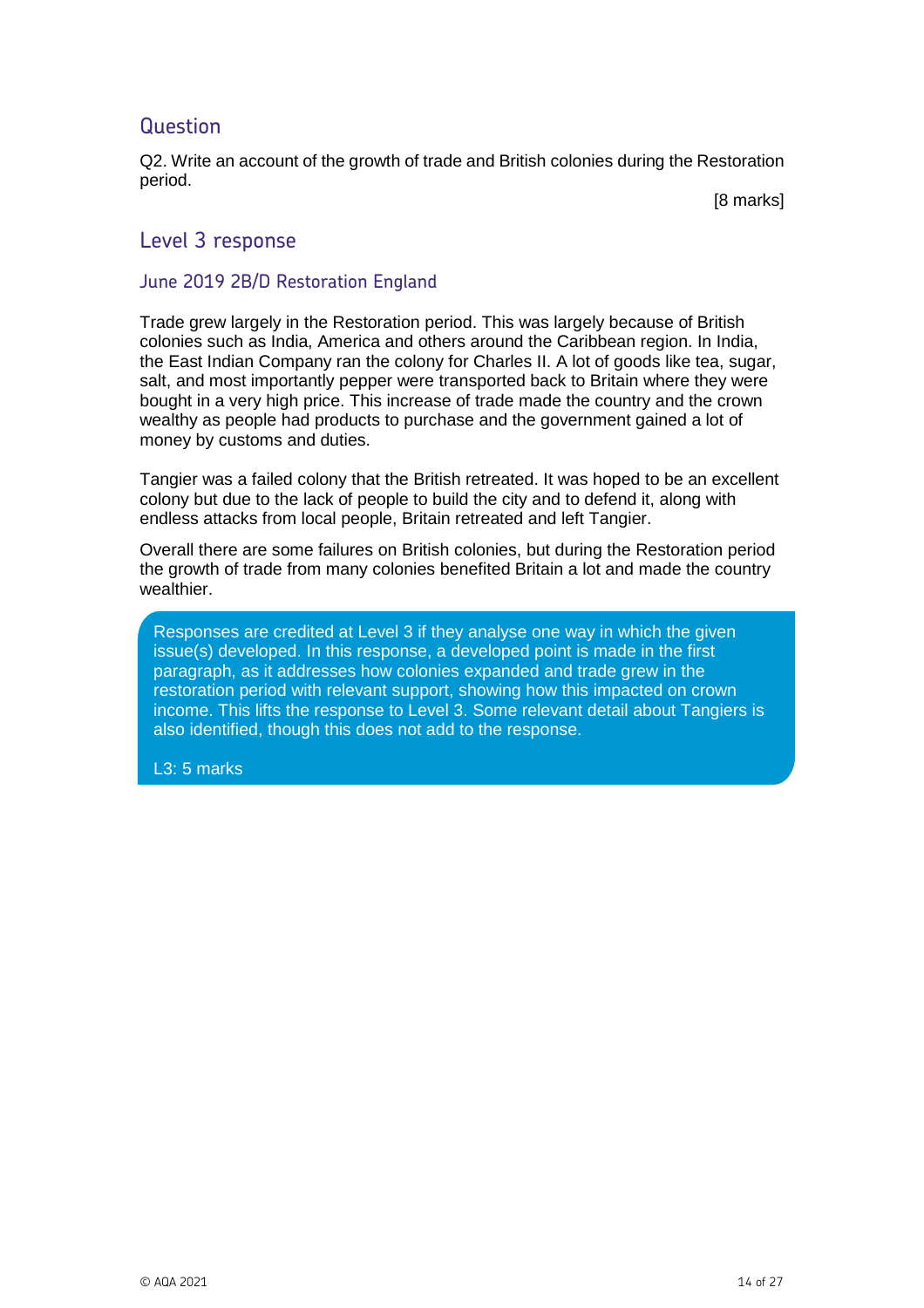Q2. Write an account of the growth of trade and British colonies during the Restoration period.

[8 marks]

#### Level 4 response

#### June 2019 2B/D Restoration England

One of effect of the growth of trade and British colonies was increasing the economy of Britain. Trade and the colonies brought back huge profits for Britain because a 200 acre plantation in the Caribbean could support a Duke in England. This huge advancement to the economy was multiplied by the Navigation Acts, which gave Britain even more of the profits as the goods had to come through England to be taxed. This meant that all the money from the colonies went to England. People in Bristol got rich from the sugar trade, and many used slavery on their plantations because they did not have to pay for labour. This had a major effect on the colonies and the growth in trade helped the British economy which increased significantly.

However, another effect of the colonies and trade was huge tension. Spain had large colonies in the Caribbean and to defend colonies like Jamaica Charles decided to use privateers who burned down Panama city (a Spanish controlled city) which can be seen as one of the reasons why Spain and Britain fought. Furthermore in North America quakers and non-conformists were mistreated and Catholicism spread in other colonies, which angered parliament as Charles had let Catholics openly worship. Also, the British taking New Amsterdam from the Dutch and renaming it New York was one of the reasons for the start of the second Anglo-Dutch war. This means that the colonies and trade lead to conflict and tension throughout the period.

The response demonstrates two very well explained points that address the issue in the question with detailed supporting knowledge. The first point explains the domestic impact within Britain. The second paragraph shows an appreciation of the broader historical context by relating the issue of tension with Spain to religion and foreign policy, which is why the response is placed at the top of the level.

L4: 8 marks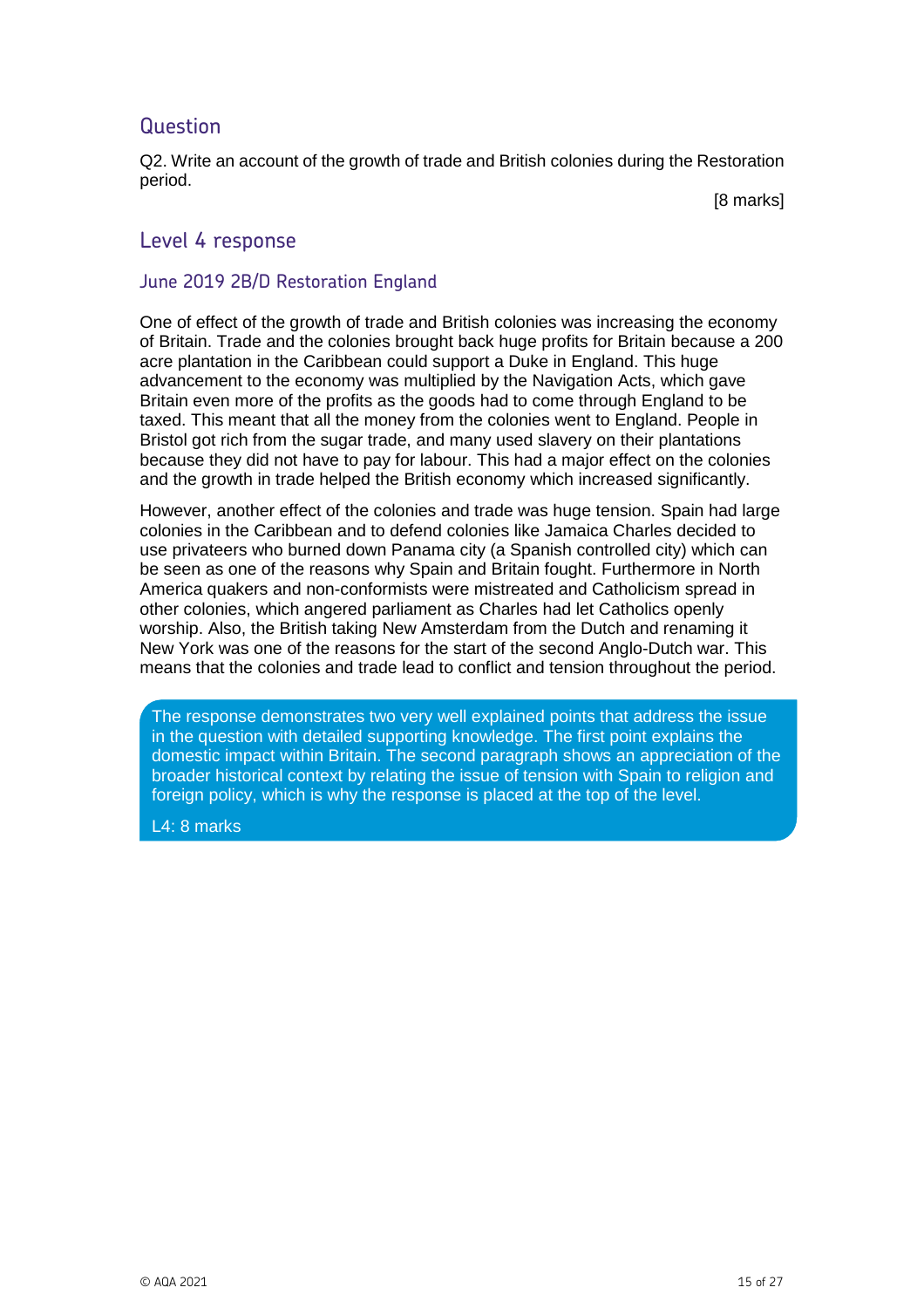# Question 2 thematic studies: 'Explain the significance of…'

This question requires students to identify and explain the significance of a key event, development, person/group at the time and over time. Students need to support their points and explanation with knowledge and understanding relevant to the question.

The examples below draw from *2A/A Health and the people…* and *2A/B Power and the people…* to demonstrate qualities shown at each level of the mark scheme for this question type.

#### **Question**

Q2. Explain the significance of Islamic medicine and surgery.

[8 marks]

#### Level 1 response

#### June 2019 2A/A Health and the People

Islamic medicine and surgery was significant because they translated old texts which scripts on how to treat patients and help stop their illnesses. This meant that scripts could be read by people.

The response identifies a relevant point about translation of ancient texts, but does not expand on the point or offer supporting evidence.

L1: 1 mark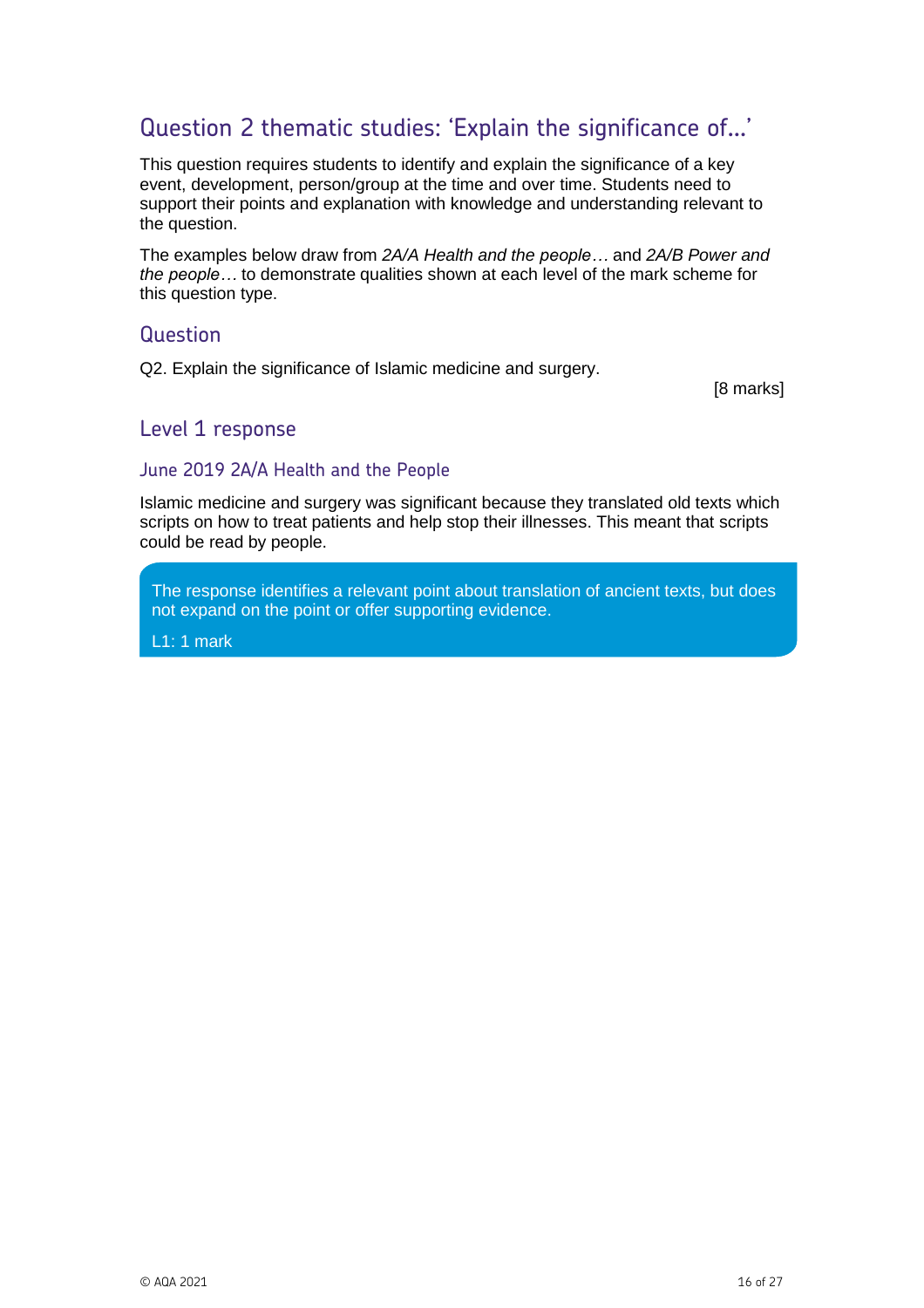Q2. Explain the significance of the General Strike.

[8 marks]

#### Level 2 response

#### June 2019 2A/B Power and the People

The General Strike was significant because when mine owners wanted to decrease wages by 13% and increase shifts, the government subsidised for them a year, but then the Samuel Commissions declared that wages should be decreased by 13.5% and shifts increased, many miners, around 800,000 went on strike. This was followed by the Trades Union Congress declaring a general strike.

It was also significant as the TUC called more people to strike, they began losing control, with the once peaceful protesters becoming more violent. The government passed an act to make them look like they were trying to overthrow the government, and some even wanted to eg, the communists. This led to the TUC secretly talking to the government and mine owners, as they didn't want to be seen as supporting the overthrowing of the government, so called off the strike later in 1926. This left many miners who eventually had to return to work, with some being 'blacklisted', unable to be reemployed**.**

Responses at Level 2 to this question demonstrate simple explanation of one or more aspects of significance, though struggle to explicitly link their answer to significance. This response exemplifies Level 2 because it takes the form of a narrative or description of the events of the General Strike. As such, while it includes secure knowledge, the response is only implicitly relevant to the issue of significance.

L2: 4 marks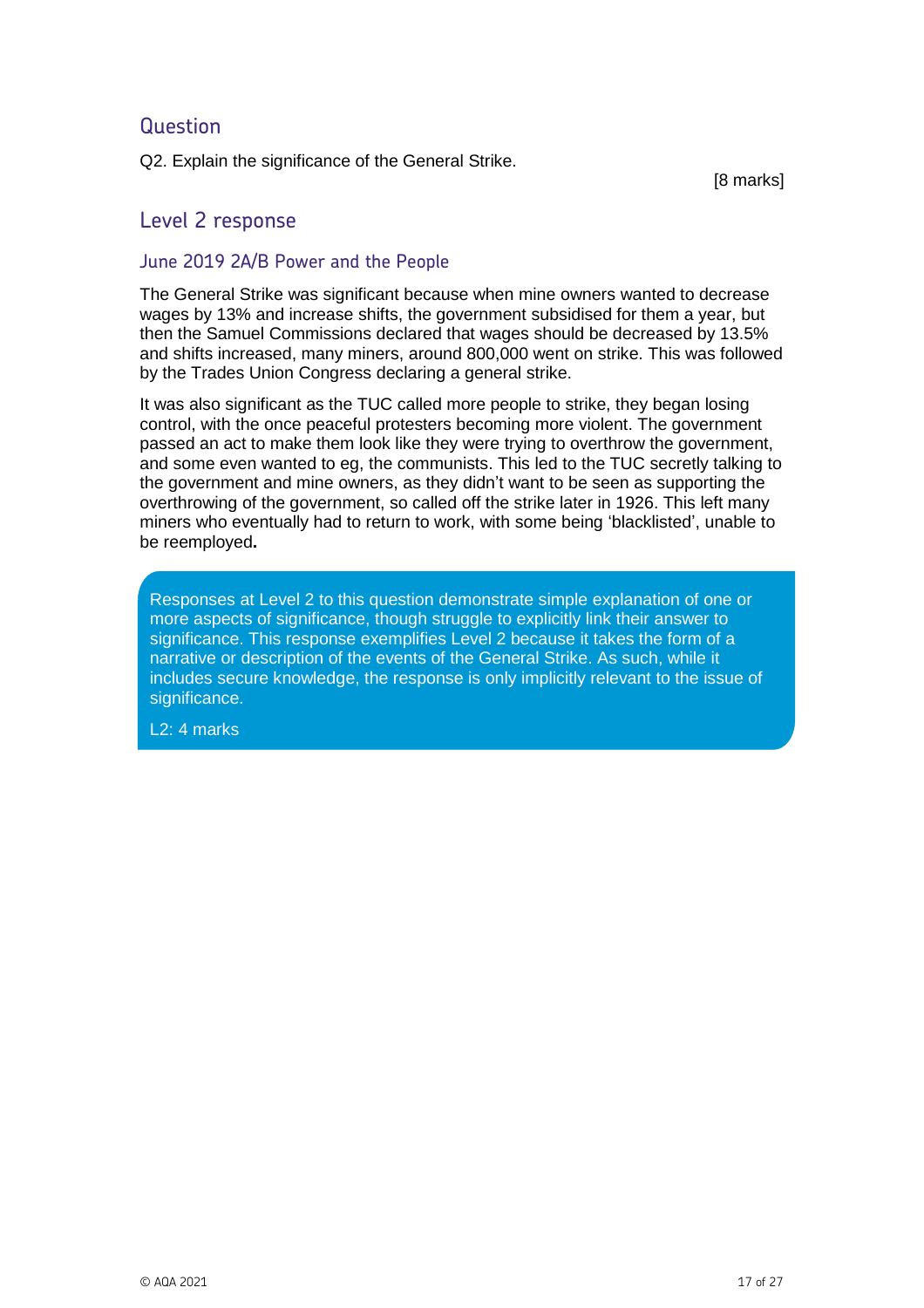Q2. Explain the significance of the General Strike.

[8 marks]

#### Level 3 response

#### June 2019 2A/B Power and the People

The General Strike was significant as it was the first time that all the trade unions went on strike at the same time in support of the coal miners. Due to the post WW1 drop in the price of coal, mine owners lowered the wages and made them work longer hours, which made the miners and the Trade Unions Congress go on strike. This is significant as it showed unity between the trade unions and demonstrated how workers were willing to improve the rights of other workers through solidarity.

The general strike of 1926 was also significant because it failed. For example, the strike saw the government win against the strikers and saw of none of their demands fulfilled. Instead they kept the same working hours and wages that they had before and the lead mining industry ceased to be subsidised.

Responses at Level 3 for this questions make points about significance and support them with explanation and evidence relevant to the focus of the question. This response was therefore credited at Level 3 as it shows developed explanation of two aspects of significance with good support.

It recognises two short term impacts of the general strike. The first paragraph explains that the unity of the minors was significant because it was the first time this had happened. The second paragraph explains how the failure of the strikes was significant.

L3: 6 marks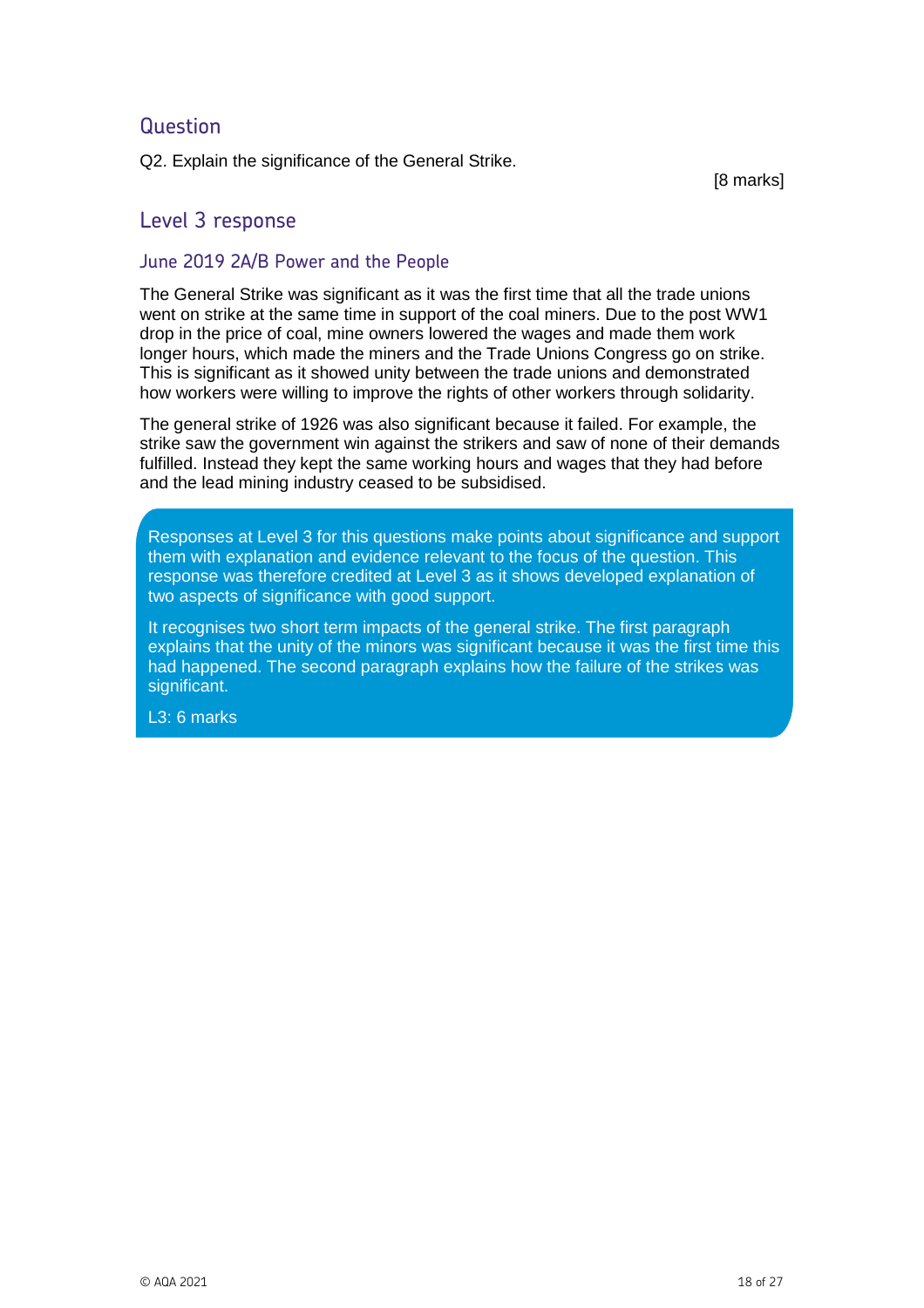Q2. Explain the significance of Islamic medicine and surgery.

[8 marks]

#### Level 4 response

#### June 2019 2A/A Health and the People

Islamic medicine and surgery was significant because it encouraged a lot of development in the time when medicine was thought to have stood still. Individuals such as Avicenna were of great importance. Avicenna wrote the 'canon of medicine ' – a huge medical book that combined Greek and Roman medicine, as well as Islamic development into one large manual. Having been translated into different languages from Arabic, the 'canon of medicine 'later became a standard textbook in many universities during the Renaissance, and was printed over 60 times in Europe in the nineteenth century alone, making it and Avicenna hugely significant to medicine's development.

Islamic medicine and surgery was also significant because they had many hospitals, which were much more advanced than the ones that the Christian church was setting up at the time. While the hospitals set up by the church in the middle ages only provided care, not cures, and turned away those with actual diseases, Islamic hospitals actually focussed on treating patients. The hospitals were clean, and in contrast the Christian ones, in which nuns and others provided the care, in Islamic hospitals actually had physicians treating the patients, and there is evidence of some being teaching hospitals. This is significant in that Islam's ideas on hospitals spread to Europe during the Renaissance through trade routes and passed on this knowledge.

Complex thinking at Level 4 is commonly shown in answers that are able to differentiate significance according to time in a substantiated way. This answer was therefore awarded full marks at Level 4 because it explains more than one aspect of significance and shows complex understanding of the significance of Islamic medicine over time.

Detailed knowledge is shown about the significance of Islamic medicine in relation to medical texts and the development of hospitals, with complex understanding of the long term significance to the Renaissance in Europe.

L4: 8 marks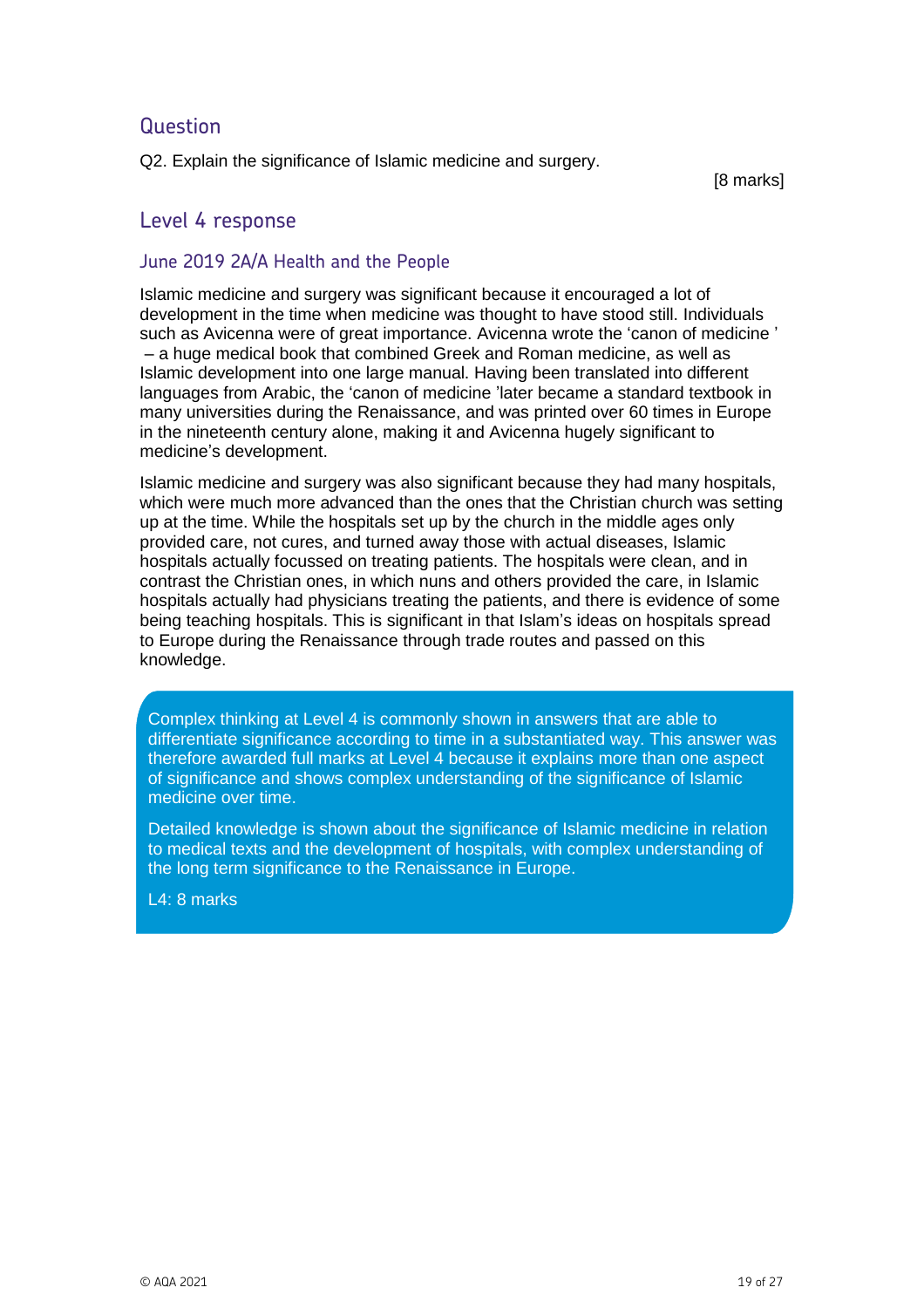# Question 3 Thematic Studies: 'Explain the two ways X and Y are similar'

This question wants students to identify and explain two ways in which two groups, individuals or developments were similar.

The examples below draw from *2A/C Migration, empires and the people…* to demonstrate qualities shown at each level of the mark scheme for this question type.

Beginning with the 2020 examinations series, the wording of this question has been altered to encourage students to focus on the similarities between the given individuals/groups, events or developments. The student responses beginning on the following page are taken from the June 2019 papers and we have updated this question to reflect the new wording.

#### **Question**

Q3. Explain two ways in which Huguenot migration and Jewish migration to Britain were similar

[8 marks]

#### Level 1 response

#### June 2019 2A/C Migration, Empires and the People

The Huguenot's were French protestants who migrated to Britain because the French king would not let them follow Protestantism and were told they were not allowed to be Protestant. This is similar to the Jewish migration because they also were not allowed to study their religion and were targeted because they were blamed for an assassination.

At Level 1, responses are able to identify a relevant similarity or relevant knowledge that is pertinent to the question. This response is therefore credited at Level 1 as it is able to identify one similarity between the two groups. It identifies that both groups were persecuted for practising their religion.

L1: 2 marks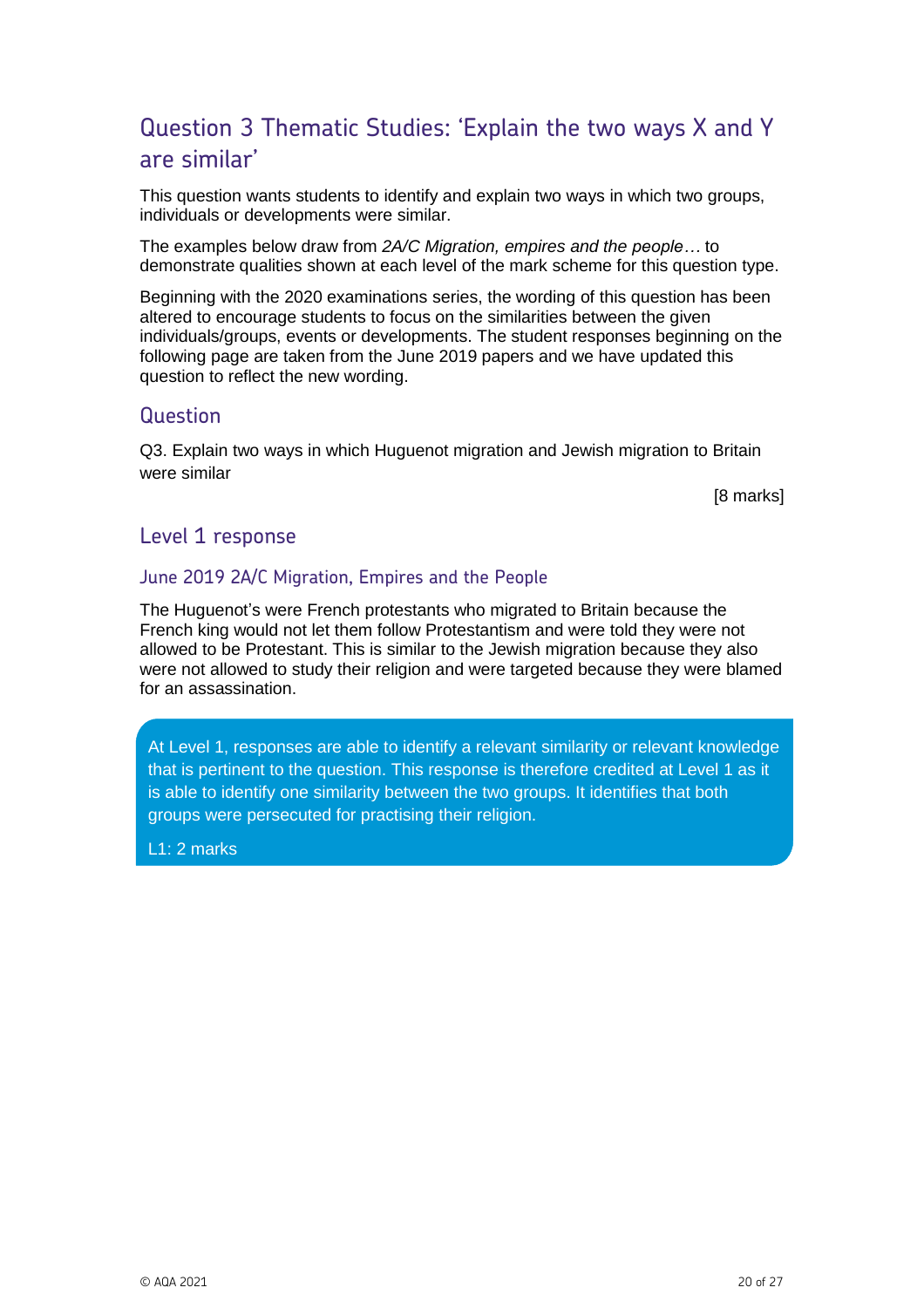Q3. Explain two ways in which Huguenot migration and Jewish migration to Britain were similar

[8 marks]

#### Level 2 response

#### June 2019 2A/C Migration, Empires and the People

In the 1700s French protestants called Huguenots migrated to Britain. They migrated after the French king Louis revoked their rights to be protestant and persecuted anyone that wasn't Catholic. Similarly, in the 19<sup>th</sup> Century Jews migrated from the Russian empire after the Orthodox Christians rulers started to persecute them for their religious beliefs.

Once they arrived both groups found themselves integrating and a lot became influential figures in society with high paying jobs. The first man in charge of the national bank was Jewish. Although they became members of society they both faced a lot of opposition to their arrival with many not wanting to let them in.

Responses at Level 2 commonly identify at least one relevant similarity with some further support. This response is therefore credited at Level 2 because it is able to identify two similarities (both groups suffered persecution and were denied the right to practise their religion). Simple explanation is shown in the first paragraph, with evidence from both groups is used to support the point.

The second paragraph identifies a similarity about integration, but only offers evidence from one group, not both.

L2: 4 marks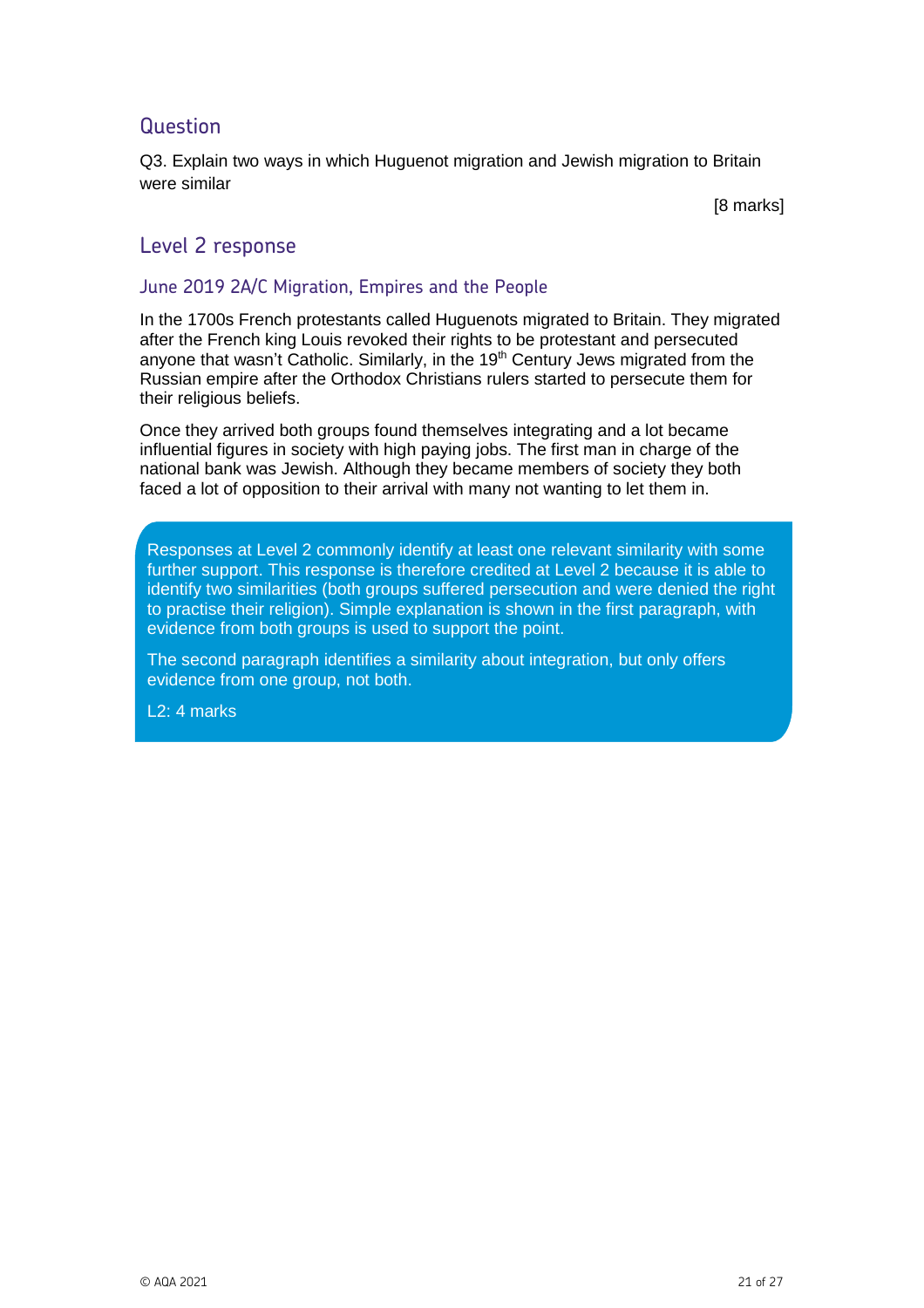Q3. Explain two ways in which Huguenot migration and Jewish migration to Britain were similar

[8 marks]

#### Level 3 response

#### June 2019 2A/C Migration, Empires and the People

The Huguenots and Jewish migrants were similar as they both fled to Britain to escape persecution due to their religion. The Huguenots fled from France as they were protestants in a Catholic country. Whereas the Jews fled from all over Europe as they were unpopular due to their religion. Both groups believed to be safer in Britain.

Both groups were very skilled and brought new jobs and opportunities to the country. The Huguenots were skilled glass makers and silk makers which increased jobs and brought in new trading potential. The Jews were skilled poets and writers and businessmen. Both groups brought new skills and connections to benefit the country.

This response identifies two relevant similarities and demonstrates developed explanation with appropriate support.

In the first paragraph the response offers a developed explanation of one similarity. It identifies that both groups fled persecution, providing evidence about the circumstances in their home countries and explains that both groups felt that they would safer in Britain. The second paragraph explains in a simple manner that both groups brought skills and opportunities to Britain.

L3: 5 marks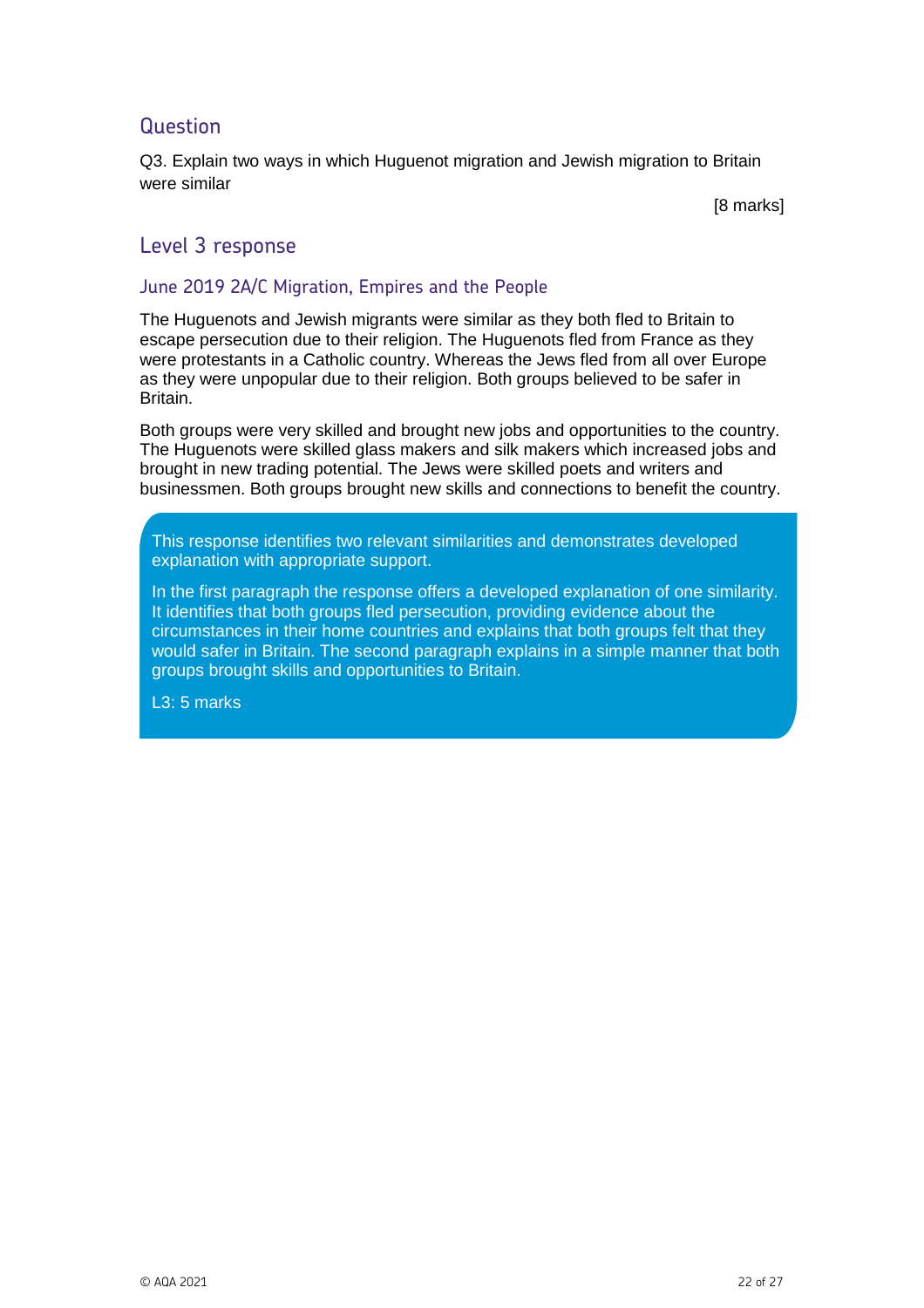Q3. Explain two ways in which Huguenot migration and Jewish migration to Britain were similar

[8 marks]

#### Level 4 response

#### June 2019 2A/C Migration, Empires and the People

One way in which the two examples of migration were similar is that both the Huguenots and the Jews were forced to emigrate due to their religion. In 1685, King Louis XIV of France revoked the Edict of Nantes, stripping the protestants in France of their freedom. Fearing for their lives, 40,000 to 50,000 Huguenots migrated to Britain, a protestant country. Similarly, during the 1880s, Jews face huge discrimination in Russia mainly as a result of the death of Tsar Alexander II being blamed on them. Thousands were persecuted and many faced pogroms (violent attacks) and so, due to their religion, they were forced to migrate to Britain.

Another way in which the two examples of migration are similar is that both groups integrated in the British society. When the Huguenots arrived in Britain, they also worshipped Protestantism and many were prosperous merchants who had strong trade links with the Netherlands. Another example of them integrating through economic measures was the fact that The Bank of England was set up by a man from a Huguenot family. In a similar manner, despite facing some discrimination, the Jews were also able to integrate into British society. This is illustrated by the creation of the Jewish Free School which tried to accept as many Jews as possible. Furthermore, there were already some Jewish communities established, such as in Liverpool, which made integration easier.

Responses at Level 4 for this question are able to place one or more of their explanations of similarity in the broader historical context. This is most commonly seen in responses that address a wider chronology in terms of motives/causes and/or impact, or students who use their understanding of the thematic factors to frame the identified similarities. This response was therefore credited at Level 4 because, after developing an explanation in the first paragraph based on their similar motives for migrating to Britain (fear of religious persecution), the second paragraph identifies a similarity in the way they integrated well into British society in the long term. There is also a subtle grasp of the arrival of Jews in late nineteenth and early twentieth century Britain by noting they were 'facing some discrimination', but it is the recognition that there were established Jewish communities which consolidates the view that this is a broader perspective and merits Level 4 marks.

L4: 7 marks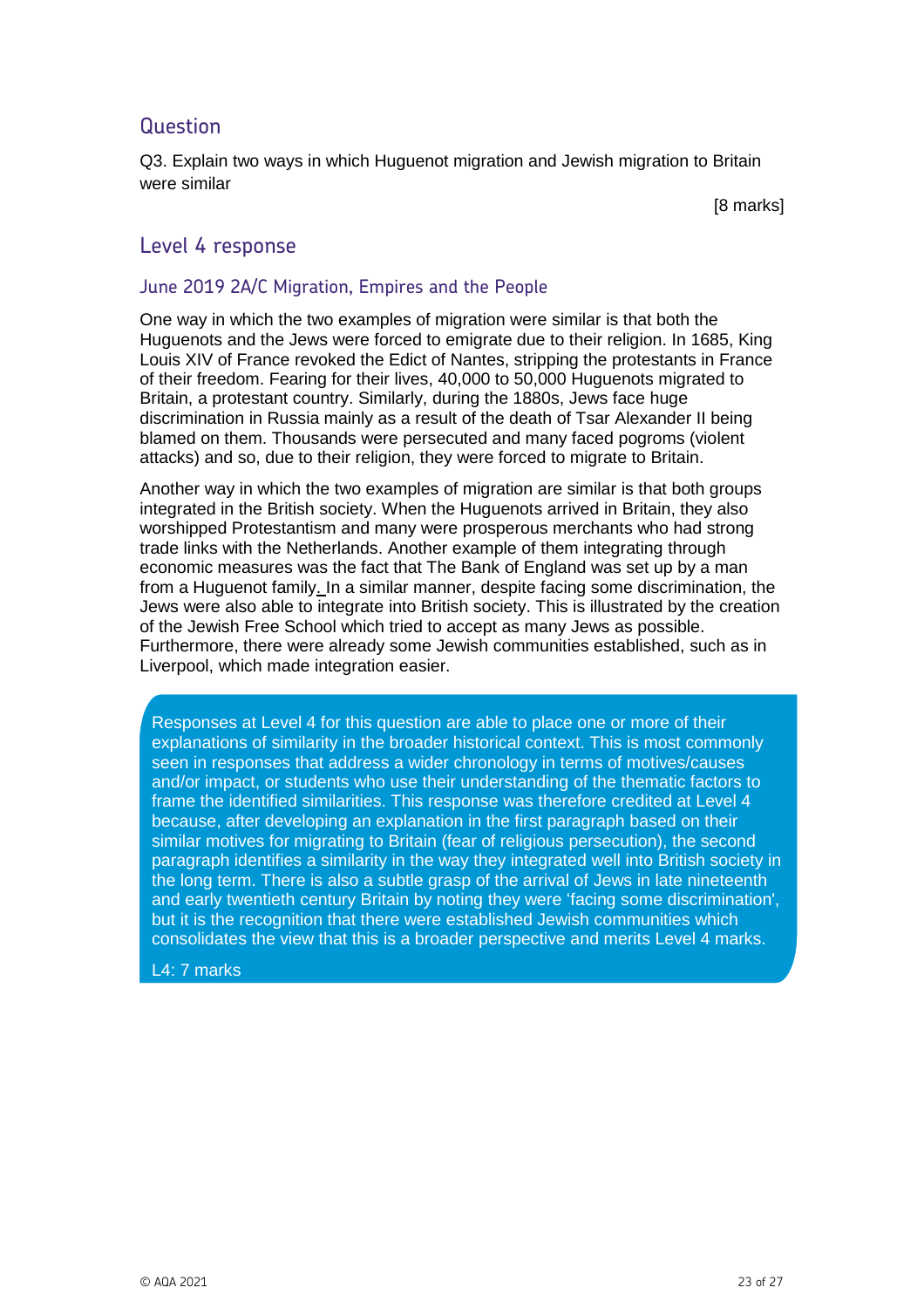# Question 2 British Depth Studies: 'Explain the importance…'

This question asks students to consider the importance of an event, group, individual or development. It can encompass second-order concepts such as consequence, causation, change and/or continuity. Students will need to explain the importance of an event, group, individual or development using relevant supporting knowledge and understanding.

The examples below draw from *2B/C Elizabethan England…* to demonstrate qualities shown like at each level of the mark scheme.

#### **Question**

Q2. Explain what was important about the Catholic Plots against Queen Elizabeth I.

[8 marks]

#### Level 1 response

#### June 2019 2B/C Elizabethan England, c1568-1603

During Elizabeth's reign religion was a big problem. Elizabeth was a Protestant, but there were many Catholics in England at that time.

There were many Catholics plots against Elizabeth during her reign. In some plots against Elizabeth, English Catholic noblemen plotted to kill Elizabeth and put Mary Queen of Scots on the throne instead.

Responses at Level 1 are able to identify relevant points relating to importance or provide information about the given issue in the question. This response is therefore credited at Level 1 because it shows relevant knowledge about the intention to replace Elizabeth with her cousin, Mary Queen of Scots.

L1: 1 mark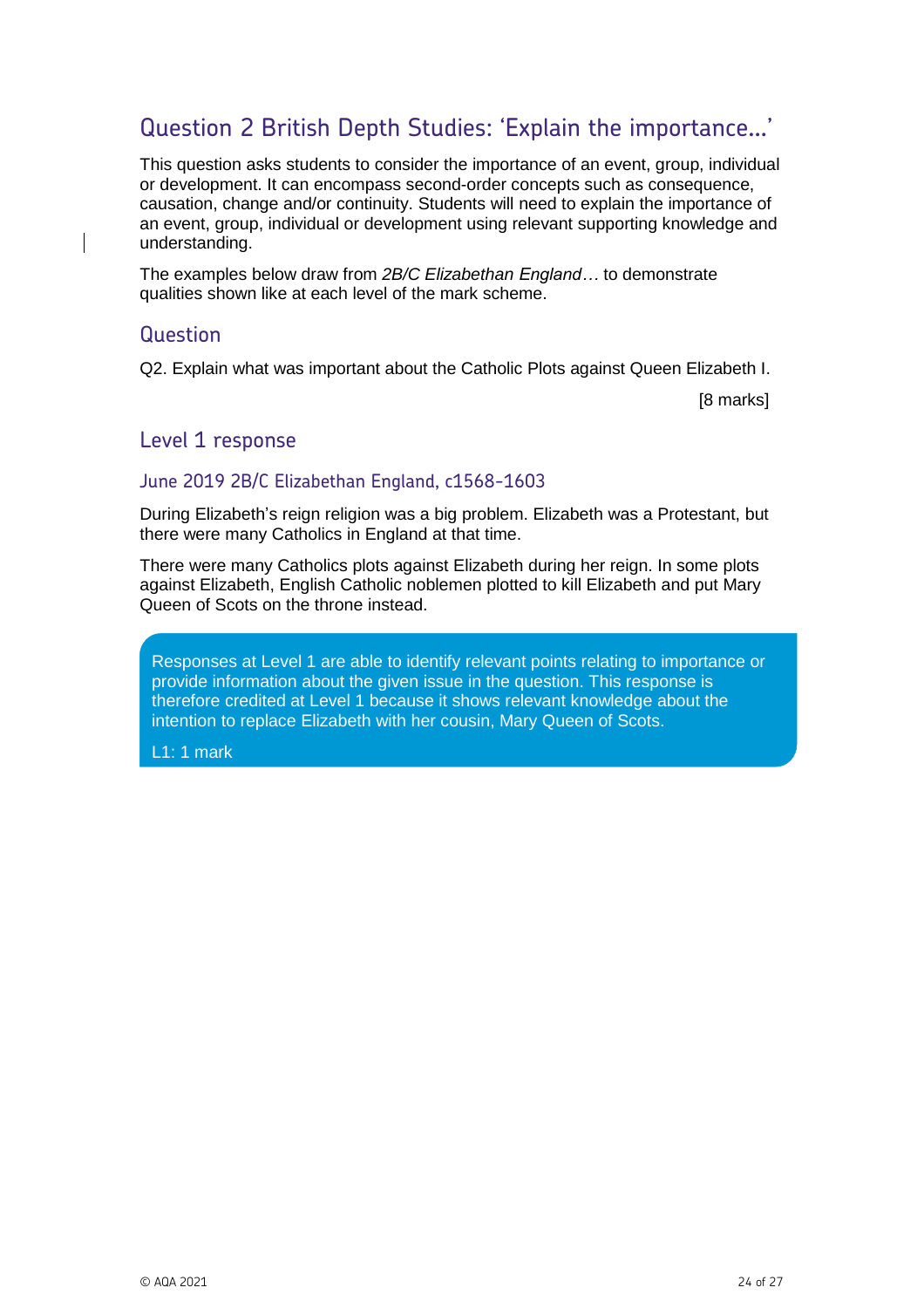Q2. Explain what was important about the Catholic Plots against Queen Elizabeth I.

[8 marks]

### Level 2 response

#### June 2019 2B/C Elizabethan England, c1568-1603

One plot against Elizabeth was the Ridolfi plot where the Duke of Norfolk was to marry Mary and they were going to get rid of Elizabeth. However, the plot failed and Norfolk was executed. Even though it failed, it still posed a threat to Elizabeth and the throne because if it had been successful Elizabeth would have died and Mary would have taken over.

Another plot was the Babington plot when Catholics were still unhappy and wanted Mary to be Queen but also showed the threat to Elizabeth.

Responses at Level 2 show simple explanation of importance with some relevant support, though explanation at this level struggle to progress beyond implicit or generalised explanation. This response demonstrates Level 2 qualities, as attempts to explain of the importance of the Ridolfi plot with some relevant supporting detail in the first paragraph, though the explanation is implicitly relevant to the question. Basic knowledge of the Babington plot is then shown in the final sentence.

L2: 3 marks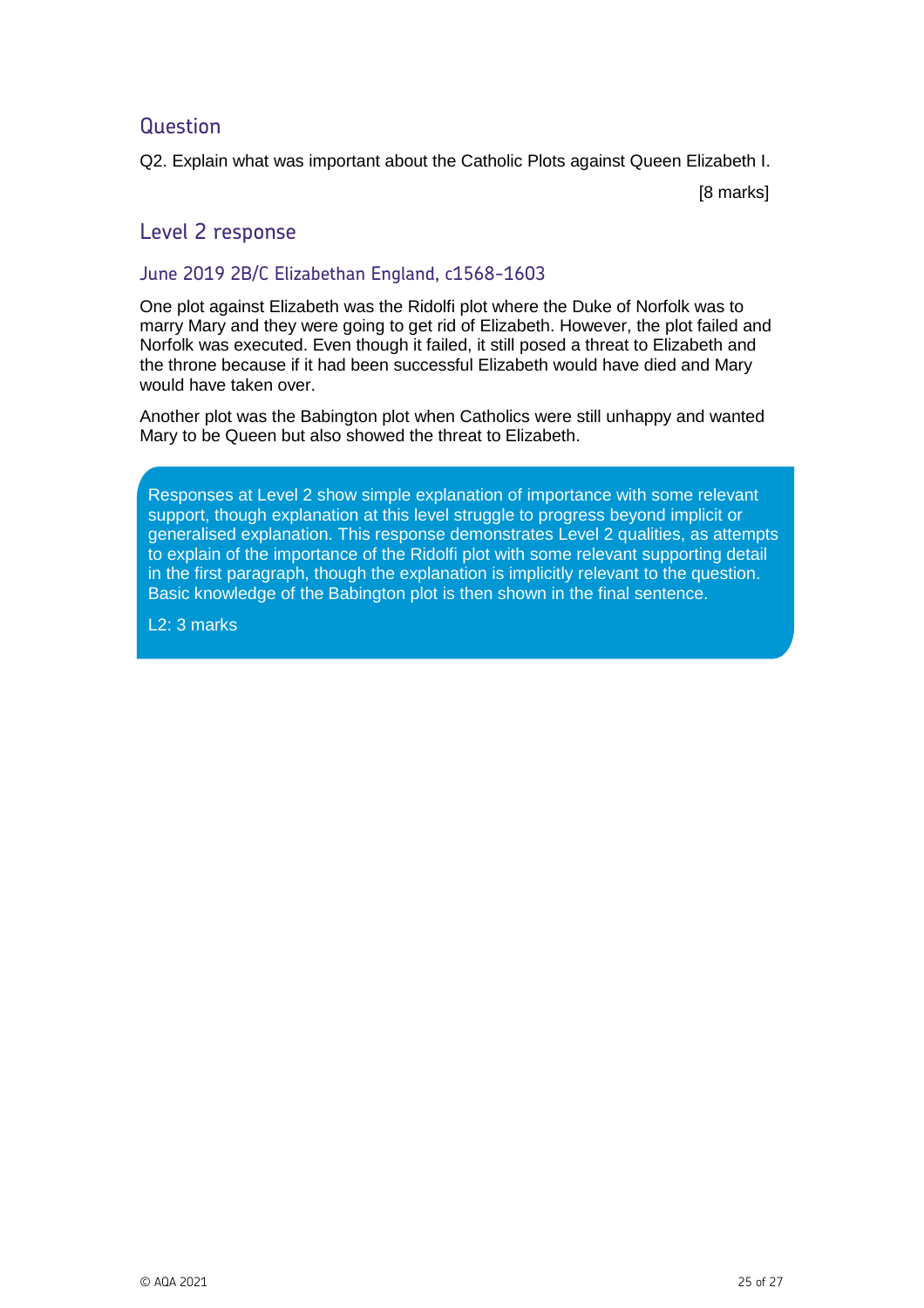Q2. Explain what was important about the Catholic Plots against Queen Elizabeth I.

[8 marks]

### Level 3 response

#### June 2019 2B/C Elizabethan England, c1568-1603

The Catholic plots during Elizabeth reign included the Ridolfi plot in 1571, Throckmorton plot in 1583 and the Babington plot in 1586. They were important for 2 reasons.

Firstly they were important because it shows the threat of Mary Queen of Scots. Mary was a devout Catholic and became a figurehead for angry Catholics to rally around, who wanted Protestant England to return to Catholicism. The Ridolfi plot in 1571, led by the Italian banker Ridolfi was shortly after the excommunication of Queen Elizabeth from the Catholic Church. It involved Mary being freed, then marrying the Duke of Norfolk, so they could produce a rightful heir and successor to the throne. This threat never happened, and some argue Ridolfi was actually working for Francis Walsingham.

However later threats became more significant as both the Babington plot and Throckmorton plot involved foreign intervention, where France, Spain and the Pope's army would join in. This was extremely important because it showed the rising tensions between Protestant England and Catholic Europe. In addition, the Babington plot and Throckmorton plot involved a direct challenge to Elizabeth's life. This promoted the Bond of Association act in 1584, an important act due to the plots that said anyone who challenge the Queen's life would be sentenced to death. These plots saw Elizabeth sentence her own cousin, Mary Queen of Scots to death on 8 February 1587 after being caught as being directly involved in the Babington plot by Francis Walsingham.

The response identifies and offers developed explanation of two points.

The point about the threat Mary posed shows developed reasoning, explaining that she became a 'figurehead'. The point is well-supported with relevant knowledge and understanding and the explanation is explicitly linked to the question.

The second point is perhaps not as successful. It shows some good knowledge and understanding, referring to the' Bond of Association 'in 1584 as a response to threats to Elizabeth's life, though drawing no conclusions from this.

L3: 6 marks